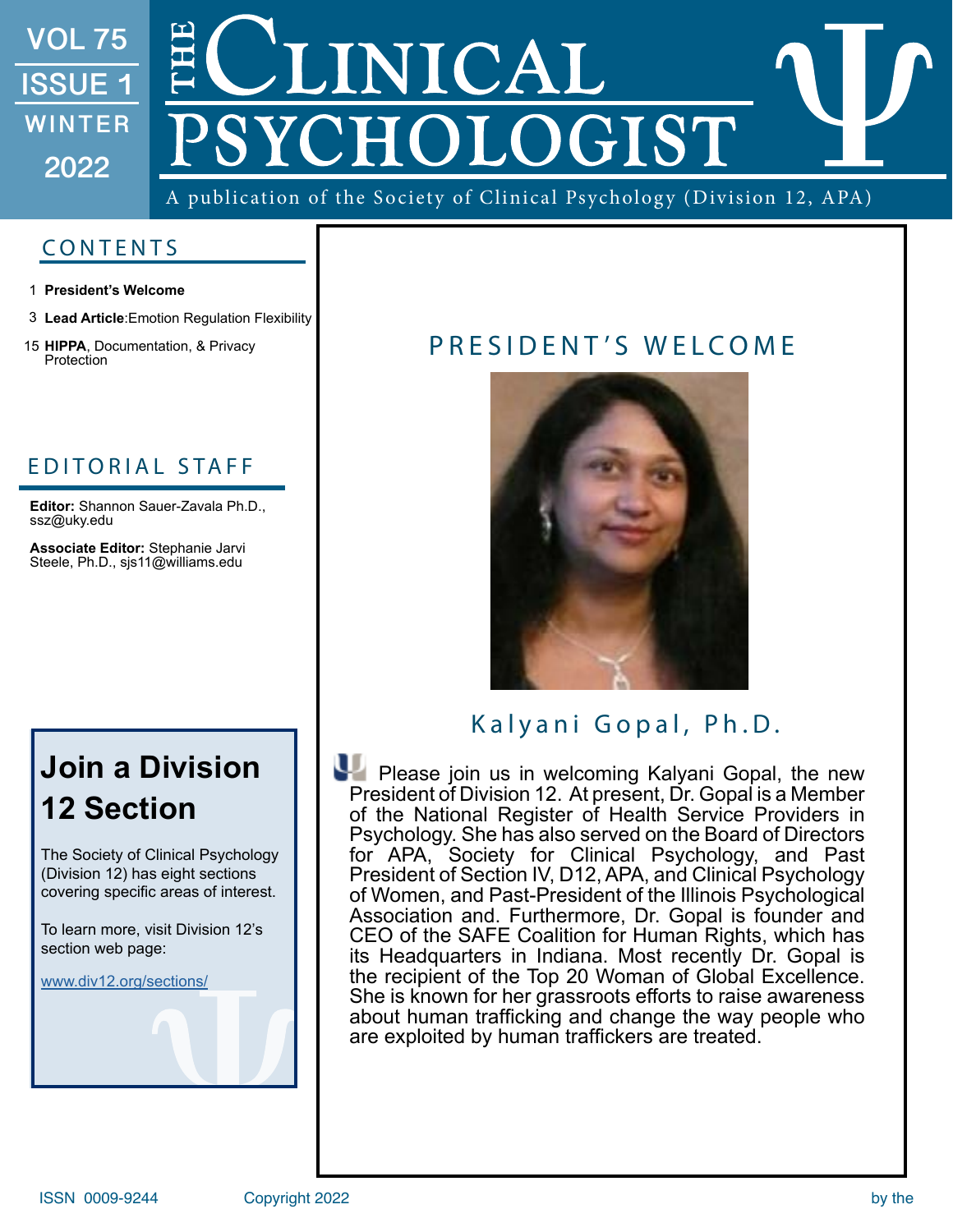### DIVISION 12 BOARD OF DIRECTORS

### SECTION REPRESENTATIVES TO THE DIVISION 12 BOARD

President (2020) Kalyani Gopal, Ph.D., HSPP\* President-elect (2020) J. Kim Penberthy, Ph.D., ABPP\* Past President (2020) Annette M. La Greca, Ph.D., ABPP\* Treasurer (2021-2023) Paul A. Arbisi, Ph.D., ABAP, ABPP,  $L.P.*$ 

### EDITORIAL STAFF

### OFFICERS (Executive Committee)

### COUNCIL OF REPRESENTATIVES

### DIVISION 12 CENTRAL OFFICE

### EDITORS (Members of the Board without vote) The Clinical Psychologist Editor (2018-2022) Shannon Sauer-Zavala Ph.D. Associate Editor (2018-2022) Stephanie Jarvi Steele Ph.D. Clinical Psychology - Science and Practice (2019 - 2023 )Art Nezu, Ph.D. (2018-2022) Web Editor: (2016-2020) Damion J. Grasso, Ph.D.

Representative (2020-2022) Michael Otto, Ph.D. Representative (2021-2023) Kathryn McHugh, Ph.D.\* Representative (2021-2023) Jonathan Weinand, Ph.D.\* Representative (2022-2024) Lynn Collins, Ph.D.\*

Tara Craighead, Director of Operations (not a Board Member) P.O. Box 98045, Atlanta, GA 30359 Tel: 404-254-5062, Fax: 866-608-7804 Email: division12apa@gmail.com

 $*$  = Voting Members of Board

### MEMBER AT LARGE

(2022-2024) Arelene Noriega, Ph.D.\*

Section 2: Society of Clinical Geropsychology (2019-2021) Brian Yochim, Ph.D. \* Section 3: Society for a Science of Clinical Psychology (2021-2023) Shari Steinman, Ph.D.\* Section 4: Clinical Psychology of Women (2021-2023) Elaine Burke, Ph.D.\* Section 6: Clinical Psychology of Ethnic Minorities (2020-2022) Natasha Thapar-Olmos, Ph.D. Section 7: Emergencies and Crises (Acting) Marc Hillbrand, Ph.D.\* Section 8: Association of Psychologists in Academic Health Centers (2017 - 2022) Donna LaPaglia, Psy.D.\* Section 9: Assessment Psychology (2020-2022) Paul Ingrami, Ph.D.\* Section 10: Graduate Students and Early Career Psychologists (2020 - 2023) Jill Morris,., LP

 $*$  = Voting Members of Board

### EDITORS:

Editor: Shannon Sauer-Zavala, Ph.D. ssz@uky.edu

Associate Editor: Stephanie Jarvi Steele Ph.D. sjs11@williams.edu

### COLUMN EDITORS:

Ethics Column: Adam Fried, Ph.D. Member Spotlight: Robert E. Brady, Ph.D.. Diversity Spotlight: Randall Salekin, Ph.D.

### SECTION UPDATES:

2: Brian Yochim, Ph.D., | brian.yochim@va.gov 3: Shari Steinman Ph.D. | shari.alaina@gmail.com 4: Elaine Burke, Ph.D. | eburke23@hotmail.com 6: Vivian Padilla-Martinez, Ph.D. | vivianpadillam@gmail.com 7: Marc Hillbrand, Ph.D. | marc.hillbrand@yale.edu 8: Donna LaPaglia, Ph.D. | donna.lapaglia@yale.edu 9: Paul Ingram, Ph.D. | pbingram@gmail.com 10: Jill Morris, Ph.D. | jill.morris25@gmail.com

### LEAD ARTICLE

*Emotion Regulation Flexibility: Recent Developments, Challenges, and Future Directions for Clinical Research* 

Alexandra H. Bettis, PhD

Vanderbilt University Medical Center

Department of Psychiatry & Behavioral Sciences

The process of regulating emotions and managing responses to stress is thought to be central to psychological wellbeing. Emotion regulation (ER), the process by which individuals attempt to influence their experience and the trajectory of their emotions (Gross, 2015; Gross & Thompson, 2007), has been widely studied as a correlate of and risk/ ER is a transdiagnostic process and has been discuss the ability to evaluate a situation or context under which a person is regulating an emotion, the process of selecting from a repertoire of strategies that aim to change an emotional response, and the implementation of these strategies, including the degree to which they are effective and the ability to modify strategy use based on internal and external feedback (Aldao, 2013; Bonanno & Burton, 2013; Gross, 2015). A similar framework has been proposed with regard to coping, highlighting the importance of context and repertoire in psychological adjustment (Cheng et al., 2014). At the core of the regulatory flexibility framework is the fluid nature of this process – contexts are changing and evolving, sometimes on a momentary basis, as are our emotions. Further, as individuals select, implement, and modify skills, their choices of strategy may also change. Consistent with prior literature examining coping, ER, and psychopathology, preliminary evidence suggests that facets of ER flexibility demonstrate associations with psychopathology broadly, including generalized anxiety, depression, and stress (Bonanno et al., 2020; Chen & Bonanno, 2021b), social anxiety (O'Toole et al., 2017), and eating disorders (Dougherty et al., 2020).

longstanding construct in psychological research (Berg, 1948; Kashdan & Rottenberg, 2010), there is a growing interest in understanding flexibility in the context of regulating emotions. ER flexibility emphasizes the importance of regulation as a dynamic process that varies by context. Models of ER flexibility generally



protective factor for psychopathology. Relatedly, coping, or the process of adapting specifically in the context of stressful circumstances, is a similar, although in some ways distinct construct (see Compas et al., 2017 for review). For the purposes of this article, I will be referring primarily to ER, although both coping and ER can often be used interchangeably (particularly in the context of measurement and interventions). studied widely across psychological disorders and symptom presentations. Indeed, decades of empirical research demonstrate consistent cross-sectional associations between both broad emotion (dys) regulation and specific ER skills and both internalizing and externalizing psychopathology (Aldao et al., 2010; Compas et al., 2017; Sheppes et al., 2015; Webb et al., 2012). However, effect sizes are generally small, both for broader ER and specific strategies or subsets of strategies. This may be due, in part, to the fact that much of the extant literature has focused solely on identifying specific skills or sets of skills deemed adaptive or maladaptive. Yet, accumulating theoretical and empirical research emphasizes that engaging in effective ER involves more than simply using adaptive strategies and not using maladaptive ones. Rather, regulation is considered a dynamic construct, which is highlighted in evolving definitions of ER, including the process model of regulation (Gross, 2015) and the regulatory flexibility framework (Aldao, 2013; Aldao et al., 2015; Bonanno & Burton, 2013). Similar lines of inquiry have also emerged in the coping literature (Cheng, 2001; Kato, 2012, 2017). While psychological flexibility has been a responses. And not every skill is well-suited for every Theoretical models of regulatory flexibility capture what many clinicians have known and been practicing for a long time. In my own clinical practice, I am in the position of assessing a patient's repertoire and implementation of ER skills – what are they using in their daily life and what is working for them? What is harmful and in what contexts? This clinical assessment is ongoing throughout treatment – unexpected contexts may arise in which a patient needs a new approach to manage their emotional

### **Alexandra H. Bettis, Ph.D.**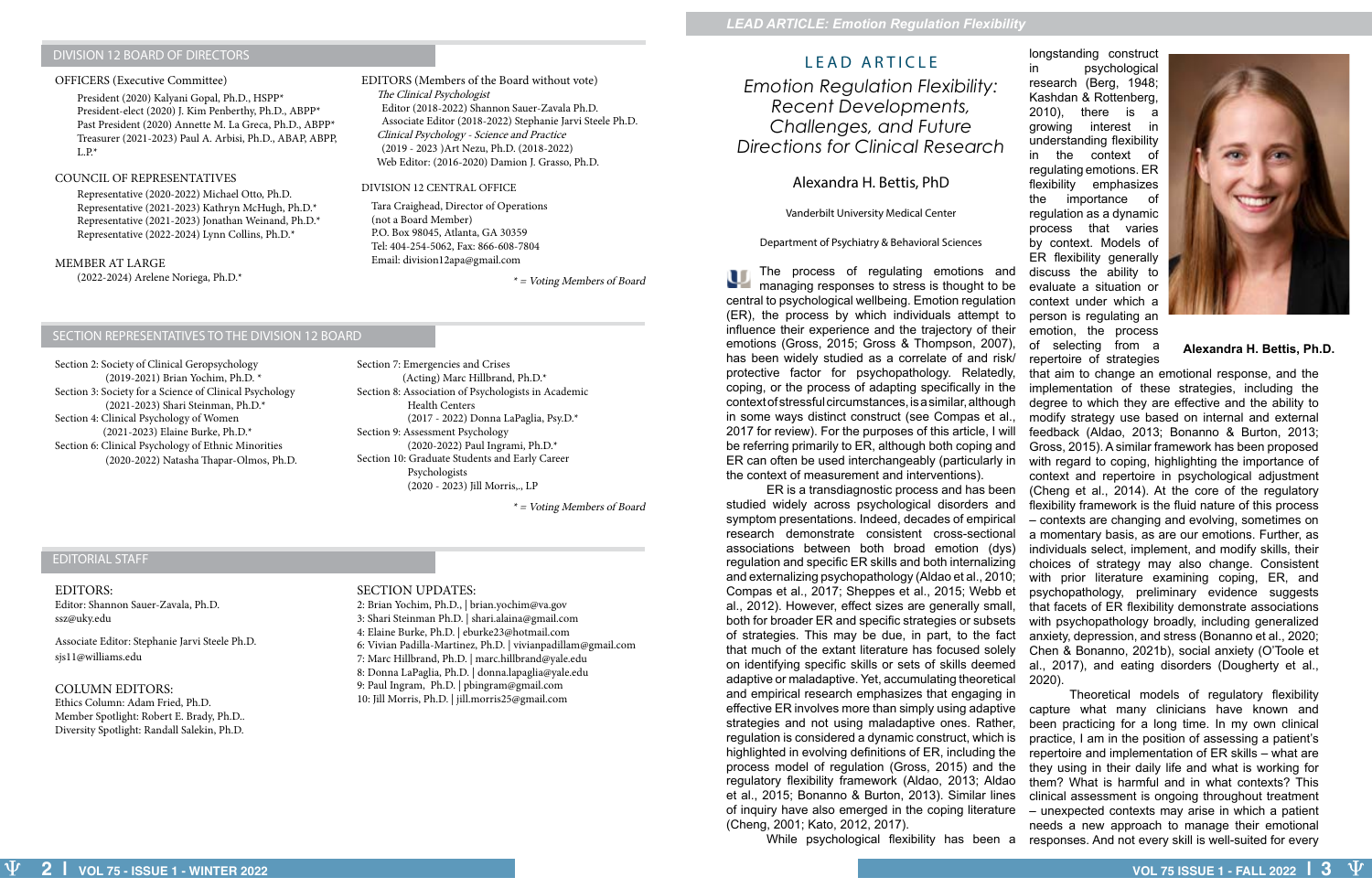of us use in our regular practice, accurately measuring these constructs both in and outside of the context of interventions remains an important challenge for clinical research.

Below, I discuss progress and challenges related to the assessment of ER flexibility in clinical research. Next, I discuss the role of ER flexibility in interventions for psychopathology, and discuss outstanding questions and directions for future research in this area. Of note, given my background in child and adolescent psychology, much of the literature referenced in this article is focused on youth (although not exclusively). Ultimately, this article is by no means a comprehensive or scoping review of research in ER flexibility, but instead seeks to provide a general overview of the ER flexibility landscape. In doing so, I hope to spark interest in and excitement for incorporating these questions into your clinical research.

### **Measurement of ER flexibility.**

In therapy, we do our best to understand and assess and patient's capacity for ER, and in many instances, to teach or reinforce skills to facilitate better regulation. Yet, systematically capturing the dynamic and nuanced way in which individuals engage in ER in their daily lives has proven to be a challenge for the field. Below, I review progress and challenges in measuring three key components of regulatory flexibility: context sensitivity, strategy selection/ repertoire, and implementation effectiveness.

*Context sensitivity.* Understanding the context in which an individual is experiencing emotions, as well as accurately perceiving one's own emotional state, is a critical first step in ER (Bonanno & Burton, 2013). Misinterpreting or missing cues in the environment or in one's own emotional state could impact subsequent steps in the regulation process, setting someone up for unsuccessful regulation attempts. Comprehensively assessing an individuals' sensitivity to context is complex, and new measures have been developed over the past decade to improve our understanding of this construct.

patient. Despite this clinical knowledge that so many While these measures have provided important foundational information regarding strategy selection within a given context, these measures do not assess an individuals' ability to discern aspects of a given stressor or context to make the best decision about strategy selection. For example, controllability is a central feature of models of adaptive coping—data suggests that some strategies may be more effective when responding to controllable vs. uncontrollable stressful events or circumstances (Compas et al., 2017; Forsythe & Compas, 1987). However, most common coping and ER self-report measures skip the step of assessing an individual's capacity to identify and accurately appraise contextual clues, including controllability of a situation, and jump straight to assessing skill use. To address these limitations, self-report measures of context sensitivity have been developed. For example, the Context Sensitivity Index (CSI; Bonanno et al., 2018) is designed to capture individuals' ability to evaluate both the presence and absence of contextual clues in the environment. Recent studies have begun to use the CSI to better understand context sensitivity and how it relates both to other features of ER flexibility and to psychological outcomes (e.g., Chen & Bonanno, 2021a; Lenzo et al., 2021; Zimmer-Gembeck, 2021).

Over the past several decades, coping literature has guided efforts to understand how individuals may employ different strategies in response to different stressors (Compas et al., 2001; Connor-Smith et al., 2000; Folkman & Moskowitz, 2004; Lazarus & Launier, 1978). Self-report measures of coping often focus on a specific stressor (e.g., Responses to Stress Questionnaire; Connor-Smith et al., 2000), providing insight into what strategies may be most adaptive in a specific stressor context.

the influence of social context on strategy selection empirical evidence suggests that the preference for (e.g., Aldrich et al., 2019). Findings from Southward and colleagues (2019) also highlight the importance of the emotion being regulated as a contextual factor. Employing EMA to assess ER in an undergraduate sample, they found that strategy selection differed as a function of the emotion experienced (Southward et For example, in laboratory studies comparing al., 2019). is not without challenges – while an EMA survey may relatively straightforwardly capture some aspects of a context from that person's perspective (e.g., the presence of a stressor or whom the individual is with), there will inevitably be aspects of contexts that go undetected by a given set of pre-determined EMA questions. Combining passive sensing devices with EMA may address some of these limitations (Bettis et al., 2021). For example, pairing EMA with geolocation technology, which is common to most smartphone devices, or wearable devices that monitor autonomic nervous system activity may provide greater detail about relevant contextual factors (e.g., Besoain et al., 2020; Pramana et al., 2018). that will capture all features of context sensitivity, there are a number of promising approaches that together may bolster our understanding of how individuals' appraise emotion-evoking contexts. Future research combining measurement approaches may also inform which aspects of context are most useful to monitor in a clinical context. *effectiveness.* The most common approach to assessing ER is the measurement of strategy use or selection and its association with psychopathology as

Similar to the limitations of traditional self-report measures noted above, experimental paradigms have also explored regulation in differing contexts. Paradigms commonly used most frequently assess the selection of and/or effectiveness of strategy use in different emotional contexts (e.g., in the presence of high vs. low emotional stimuli; Dixon-Gordon et al., 2015; Goldin et al., 2009; McRae et al., 2008; Ochsner et al., 2001). Often the goals of these tasks are to elicit a strong emotional response, and therefore rely on validated but not necessarily contextually relevant stimuli to assess regulation. Few studies have utilized stimuli that are relevant to the participants' real-life experiences (Bettis et al., 2018). Relatedly, even when employing ecologically-valid stimuli, these tasks are limited to a finite number of contexts, reducing their utility in understanding context sensitivity.

One approach that addresses some of the limitations of these self-report measures and laboratory paradigms is ecological momentary assessment (EMA), also referred to as experience sampling methods. EMA holds promise for assessing contexts that are most relevant to individuals, by sampling an individuals' context in real-time (Bettis et al., 2021; English & Eldesouky, 2020). Several studies have utilized EMA to assess stressors as a key context in which ER strategy selection occurs (e.g., Connolly & Alloy, 2017; Daniel et al., 2019), as well as

However, the use of EMA to capture context In summary, while there is no singular measure *Strategy selection and implementation*  and effectiveness of specific strategies likely varies as a function of context and individual differences. That is, a single "adaptive" strategy may not be effective across every stressful context, or even across every controllable vs. uncontrollable context. distraction and reappraisal, findings suggest using distraction may be preferable in low-intensity contexts whereas using reappraisal in high-intensity contexts may be most effective (e.g., Dorman Ilan et al., 2018; Shafir et al., 2015; Sheppes et al., 2014; Van Bockstaele et al., 2019). Distraction is also an interesting example of one such strategy that may not always be effective or ineffective. While it is often categorized as a disengagement strategy (as some argue that distraction is akin to avoidance), several studies have found that distraction is associated with positive psychological outcomes (Compas et al., 2017). From a clinical perspective, it is one of the most straightforward and accessible skills that I teach patients, especially child and adolescent patients. Distracting with activities or pleasant thoughts is a powerful tool to get through periods of acute distress, especially when a patient may struggle to engage cognitive skills. It is also a core component of safety planning, a frontline brief intervention to mitigate acute suicide risk (Stanley & Brown, 2012). This thinking is in line with a recent theoretical framework which proposes the "thinking threshold", i.e., the emotional threshold at which cognitive strategies such as reappraisal and problem solving may be inaccessible or ineffective (Veilleux et al., 2022). Thus, applying an ER flexibility framework to the measurement of strategy selection and implementation effectiveness

an index of implementation effectiveness. Many welldocumented self-report measures of ER (and coping) assess the use of specific strategies to regulate emotions or manage stress (see Mazefsky et al., 2021 for recent review of ER self-report measures for youth). As noted above, these measures provide valuable information about the strategies people use to manage both general stress and emotions, as well as in response to specific stressor contexts (Compas et al., 2017). The field of ER and coping has extensively assessed the use of a broad range of skills, including strategies often addressed in evidence-based psychotherapies such as cognitive reappraisal, distraction, acceptance/mindfulness, and avoidance, as they relate to psychological outcomes in the face of ineffective ER attempts? Is there an across the lifespan. While this large literature has resulted in the categorization of common ER strategies as uniformly adaptive or maladaptive, a closer look at the may help to unpack these important nuances. Variability in strategy use over time is also important to consider. The capacity to select from a repertoire of strategies to regulate emotions is widely considered to be beneficial. Preliminary research employing EMA to assess variability in strategy use, both over time and across strategies, supports this thinking (Blanke et al., 2020). Further research is needed to clarify to what degree variability in strategy use is most effective. Relatedly, research on implementation effectiveness also must take into account what happens when initial attempts at ER do not succeed. How well do individuals modify their strategy use order in which individuals deploy ER strategies, and if so, does order matter? To date, few studies have examined this final piece of the ER flexibility framework. In one laboratory study, participants had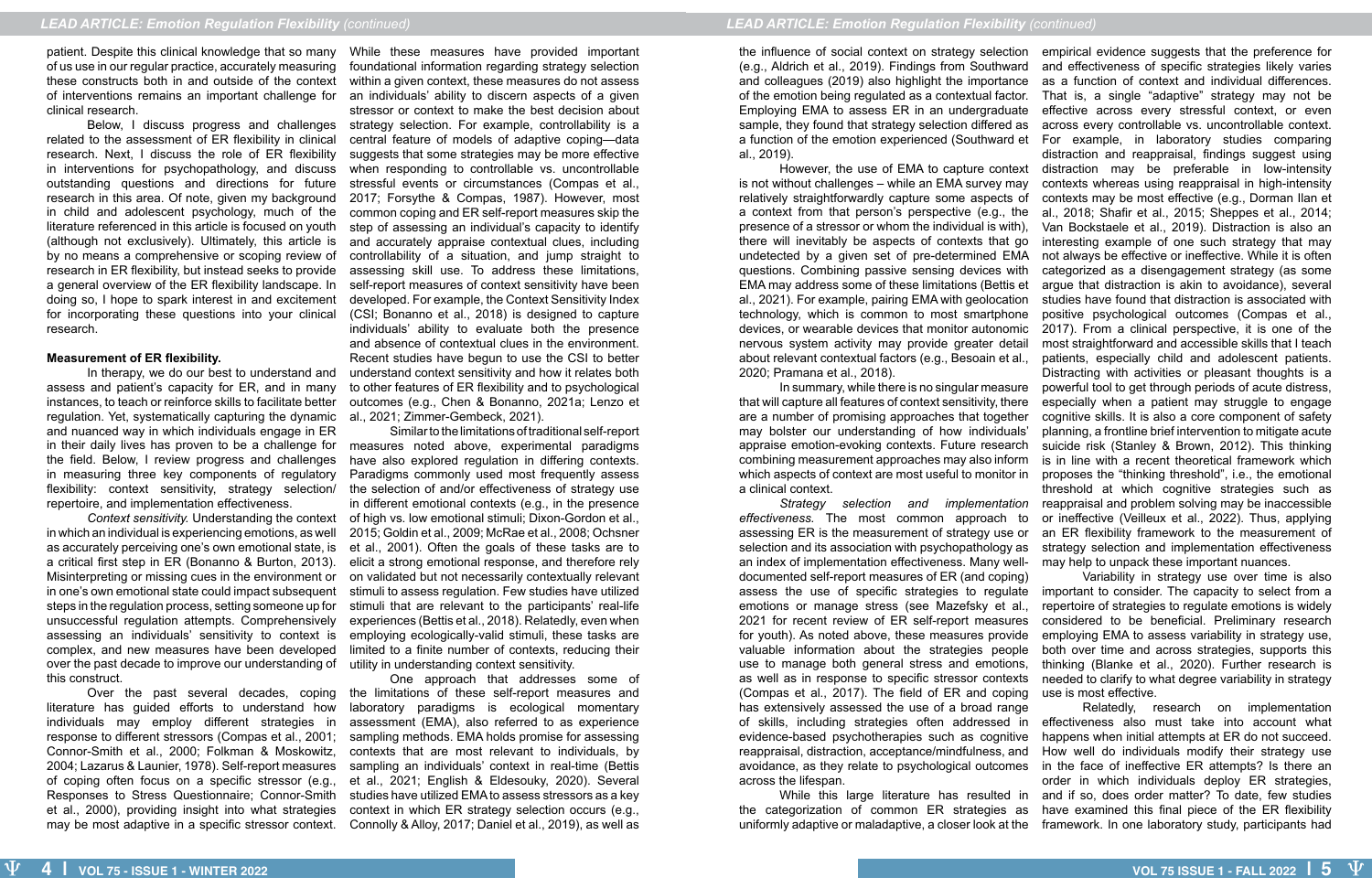the opportunity to switch between two pre-determined in particular, the family context is critically important. strategies (reappraisal and cognitive distraction) The development of ER is thought to be heavily shaped when viewing emotional stimuli (Birk & Bonanno, by caregivers (Morris et al., 2007). The concept of 2016). In this study, individuals switched strategies in response to internal feedback (i.e., affect intensity, corrugator, and heart rate response), and switching in response to this feedback was associated with psychological wellbeing. More research is needed to better understand the process of modifying strategy use after initial strategy selection and its role in in the regulation process. Yet, few studies have psychological outcomes.

Taken together, there has been exciting progress over the past decade in the conceptualization study assessing biological and behavioral indices of and assessment of how individuals move through the ER process flexibly. Yet, many important questions in the context of a parent providing scaffolding and remain regarding context sensitivity, strategy selection, implementation and modification. It is exciting to see Relatedly, in a study examining parent-child dyadic researchers continue to tackle the complexities of the ER process using innovative methods and designs, as this line of research has great potential for informing bidirectional associations between parent and clinical intervention (discussed further below).

*Considering the role of caregivers and the family context.* Existing measures for capturing the stages of ER flexibility are focused almost exclusively on the individual, and yet, for children and adolescents front-line interventions commonly rely on skills-based

much of my research is focused on children and adolescents, it is important to note that we still have support their children in engaging in flexible ER, is an much to learn about how these processes develop from infancy to adulthood. How and when youth learn have important implications for child and adolescent to regulate their emotions has important implications, both for assessment and intervention targeting these processes. Research suggests that ER capacity *in research: Assessing proximal suicide risk.* develops from early childhood to late adolescence, with the ability to engage in more complex, cognitively focused strategies thought to coincide with the capture these components are particularly promising development of higher-order cognitive processes (Larsen & Luna, 2018; Silvers, 2022). However, each stage of the ER flexibility process develops is an outstanding question. Emerging evidence suggests that, similar to the ability to enact regulation strategies, processes of ER flexibility such as strategy switching may emerge at an early age. For example, 17.3% of deaths in youths ages 10-24 were due to Pararisa and colleagues (2019) found evidence of young children (ages 4-11) engaging in unprompted ER strategy switching while viewing emotional film clips. Assessing these processes at young ages may also be bolstered by the use of caregiver reports, behavioral paradigms, and passive sensing tools. Devices such as the TotTag, for example, may provide Yen et al., 2013). Prominent theories of suicide identify insight into early development of regulatory flexibility in young children who may not yet have the insight to report on their own regulation abilities (Salo et al., et al., 2018; Heffer & Willoughby, 2018; Horwitz et 2020).

The development of ER flexibility. Given caregivers' regulation responses impact their children emotion socialization posits that children learn about emotions and their management through observing and interacting with their caregivers (Eisenberg et al., 1998; Hajal & Paley, 2020). As such, caregivers' own capacity for flexible regulation may provide important insights into how youth learn and engage explored the caregiver or the broader family context in the development of ER flexibility. In one promising regulatory flexibility, child ER flexibility was enhanced support around ER (Myruski & Dennis-Tiwary, 2021). concordance in emotion dysregulation, assessed both behaviorally and physiologically, results suggests child ER (Crowell et al., 2014). Understanding how and vice versa, as well as how caregivers can better important area for continued research, and will likely ER interventions.

> *Applying the ER flexibility framework*  Approaches which both assess multiple components of ER flexibility and employ multiple methodologies to to move research in this area forward. As an example of such an approach, my current NIMH-funded research seeks to understand the role of ER flexibility in proximal risk for suicide in youth.

> Suicide is the second leading cause of death among adolescents in the U.S., with the CDC reporting suicide (Curtin et al., 2016; Heron, 2018). Hospital encounters for adolescent suicidality have doubled in the past decade (Plemmons et al., 2018), and periods of transition from intensive services present a particularly high-risk period for suicidal thoughts and behaviors (Brent et al., 1998; Prinstein et al., 2008; difficulties in ER as a critical factor in the pathway to suicidal behavior (Brausch & Woods, 2018; Harris al., 2018). Indeed, evidence-based approaches for suicide prevention emphasize the importance of regulating emotional responses when under stress to maintain safety. This is significant, because while

Notably, prior to hospital discharge, there is an interventions that seek to prevent psychological disorders such as depression (Brunwasser & Garber, 2016; Compas et al., 2015; Weersing et al., 2016) and anxiety (Christensen et al., 2010), as well as treatments for psychopathology such as CBT for depression and anxiety (March et al., 2006; Podell et al., 2010; Weersing et al., 2017) and DBT-A for suicidality and self-harm (Asarnow et al., 2021; McCauley et al., 2018). In a recent meta-analytic review of ER interventions for adolescents, Eadeh and colleagues (2021) found an overall small effect for interventions' ability to reduce emotion dysregulation. Further, they found no overall effect for interventions' ability to improve adaptive ER skill use.

approaches (Asarnow et al., 2017; Calati & Courtet, al., 2015; Sloan et al., 2017). This is true both for 2016; Fox et al., 2020; Ougrin et al., 2015), no studies have empirically examined how adolescents' flexible use of these skills impacts proximal risk for suicide during important high-risk clinical transitions. emphasis on helping youth to develop safety or coping plans which explicitly outline what skills youth will use when they experience distress or urges to engage in self-harm (Stanley & Brown, 2012). Yet, we know remarkably little about the how flexible (or inflexible) ER may be associated with suicidal outcomes in periods of elevated risk, and whether specific ER deficits in the areas of context sensitivity, repertoire/ strategy selection, or strategy implementation may predict these outcomes. Do these youth experience difficulties reading cues in their home or social environments? Do they struggle to select a skill appropriately suited to the context? Are they relying on the same skill frequently? Or do they find themselves trying many skills with no effect? Do they experience difficulties in these ER processes consistently, or do patterns vary? And does the ER process have direct relevance to periods of acute suicide risk? Unpacking the answers to these questions has critical clinical implications for how we can better support youth during clinical care transitions and ultimately reduce risk for suicide. My currently funded study (K23-MH122737) seeks to explore these questions using a multi-One of the primary challenges in examining the existing literature is that many studies of interventions teaching ER skills have not measured ER skill use, and of those that have assessed ER, many used measures that do not align with the skills taught in the tested intervention. Thus, it is difficult to draw firm conclusions about whether the intervention was effective in teaching the skills taught or which specific skills may have the most impact. This may also partially account for the small effect sizes found in this recent meta-analytic review (Eadeh et al., 2021). Consistently assessing the use of skills taught in treatment is critical to understand what works, for whom, and to inform ways we can enhance existing intervention protocols.

method assessment approach. The study employs a combination of laboratory paradigms (ERT, Bettis et al., 2018; RIFT, Birk & Bonanno, 2016) including psychophysiological assessment of respiratory sinus arrythmia and electrodermal activity, self-report measures (CSI, Bonanno et al., 2020; Self-Perceived Flexible Coping with Stress Scale, Zimmer-Gembeck et al., 2018; Flexible Regulation of Emotional Expression scale, Burton & Bonanno, 2016), and momentary assessment of stressors, social contacts, and ER skill use via mobile phone surveys over a 2-week period. Through this comprehensive assessment of ER flexibility, I hope to better understand how adolescents engage in the ER process during periods of elevated risk for suicide. I am excited for the potential for this pilot study to move research in this area forward, and to unpack which components of the ER flexibility process may be most relevant to assess in this population to inform intervention. **Interventions and ER flexibility.**  A large number of empirically-supported psychological interventions either directly or indirectly emphasize ER (and coping) skill building (Gratz et In addition, evidence for the impact of psychosocial interventions on each component of ER flexibility remains an important question for future research. While some studies have assessed regulation abilities pre- and post-treatment, when and how skill use changes during the course of an active intervention, is rarely assessed (Nauphal et al. 2021). Consistent with the idea of ER flexibility, Nauphal and colleagues (2021) outline the importance of assessing changes in skill use more frequently over the course of treatment (e.g., employing EMA to capture skill use and change in daily life) to provide greater granularity in these processes at the within-person level. Importantly, this type of approach has clear clinical translation, as providers seeing individual patients may benefit from periodic ecologically valid assessments of patient's ER capacity to inform treatment decisions (Nauphal et al., 2021). I also want to highlight an outstanding related conceptual review discussing the role of ER in intervention research (Southward et al., 2021). In this review, Southward and colleagues outline a thoughtful and practical framework for testing ER mechanisms in psychological intervention research, and make a strong case for the need to move beyond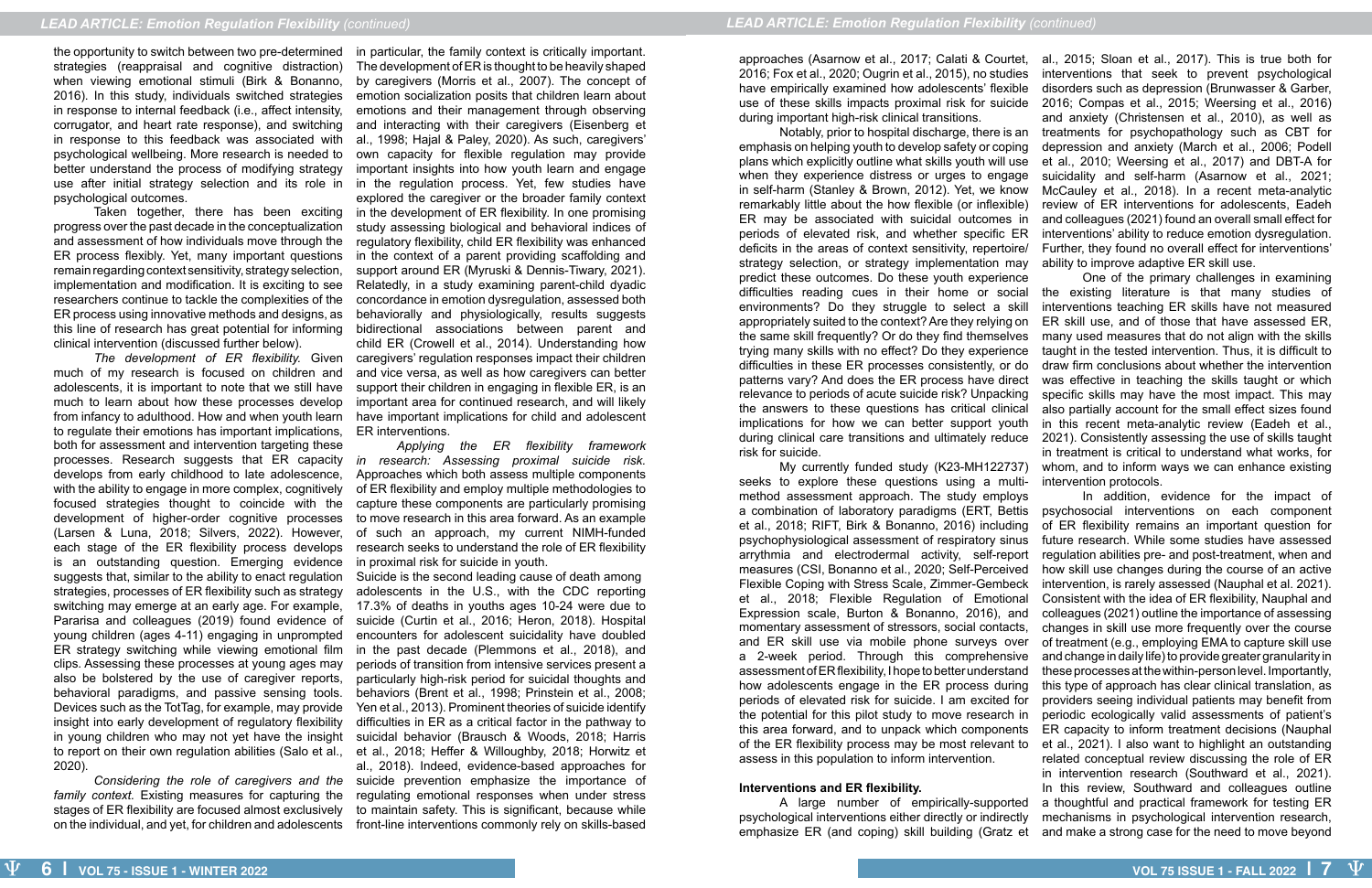traditional pre- to post-treatment self-report measures considering the study of ER at the individual level in of broad emotion dysregulation to aide in developing more effective and efficient interventions (Southward et al., 2021).

As we make progress in understanding ER processes in the context of psychological interventions, I am hopeful that this work will both refine existing treatments for psychological disorders Paradies, 2021; Shim, 2021). and expand our ability to deliver accessible, brief and effective interventions to reach more of the population. **Conclusions.** For example, as we work to clarify the role of ER, we may find that brief, even single-session ER-focused the past decade has seen exciting and innovative interventions could make a significant impact. Indeed, there is promising research in this area that suggests single-session interventions may be effective in reducing depression and anxiety symptoms (Schleider et al., 2020). It is plausible that a single-session I am optimistic that this line of research will continue intervention designed to address one or several aspects of ER flexibility may be sufficient to reduce risk for psychopathology. Research in ER flexibility also has strong potential to inform the development of just-sustainable to provide maximum benefit and reach. in-time adaptive interventions, which are inherently dynamic and adaptive in their delivery (Nahum-Shani **References.** et al., 2015; Spruijt-Metz & Nilsen, 2014). Ultimately, in refining what aspects of ER flexibility are most relevant to specific psychological outcomes, we will have increasing opportunity to leverage findings to promote psychological health in exciting new ways.

flexibility research to improve how we assess and deliver mental health interventions, it is also essential to acknowledge the broader socio-cultural context Psychology Review, 30, 217–237. https://doi. in which we engage in regulation. Evidence-based psychosocial interventions tend to focus on the individual and building their capacity for ER. However, Aldao, A., Sheppes, G., & Gross, J. J. (2015). these approaches often ignore the significant impact of system-level contributions to psychological health. Specifically, we know that systems of oppression, s10608-014-9662-4 including white supremacy and the patriarchal, ableist, anti-LGBTQ+ systems that both exist within Aldrich, J. T., Lisitsa, E., Chun, S. K., & Mezulis, and work to uphold white supremacy, directly and indirectly harm physical and mental health (e.g., Berger & Sarnyai, 2015; Harnett & Ressler, 2021; negative events among adolescents using ecological Kattari, 2020; Meyer, 2003; Wallace et al., 2016). While coping and ER strategies may help to mitigate Psychology, 38, 704–719. https://doi.org/10.1521/ or exacerbate the negative effects of discrimination jscp.2019.38.7.704 and stigma (e.g., Anderson et al., 2018; Graham et al., 2015; Puckett et al., 2020; Toomey et al., 2018) Anderson, R. E., McKenny, M., Mitchell, A., Koku, L., on risk for psychopathology, it is evident that systemic problems will also require systemic solutions (Gee & Ford, 2011). While it is certainly worthwhile to investigate and invest in intervention approaches that bolster adaptive regulation in the face of discrimination and oppression, we must also use a critical lens when

Finally, in reflecting on the potential for ER Aldao, A., Nolen-Hoeksema, S., & Schweizer, S. (2010). Emotion-regulation strategies across psychopathology: A meta-analytic review. Clinical org/10.1016/j.cpr.2009.11.004

racially and ethnically minoritized populations. These efforts must be accompanied by efforts to actively dismantle those systems which serve to maintain disparities in mental health outcomes, including looking at the disparities present within psychology and psychiatry research and practice (Elias &

Blanke, E. S., Brose, A., Kalokerinos, E. K., Erbas, Y., Riediger, M., Kuppens, P., Bonanno, G. A., Burton, Chen, S., & Bonanno, G. A. (2021a). Components of C. L., Burr, D. A., Samanez-larkin, G. R., Castrellon, emotion regulation flexibility: Linking latent profiles J. J., Zald, D. H., Samanez-larkin, G. R., Burr, D. A., to depressive and anxious symptoms. Clinical Castrellon, J. J., Zald, D. H., Samanez-larkin, G. R., Psychological Science, 9, 236–251. Carney, D. R., Cuddy, A. J. C., … Myruski, S. (2020). Mix it to fix it: Emotion regulation variability in daily life. Chen, S., & Bonanno, G. A. (2021b). Components of

The study of ER flexibility is growing, and work in both assessment and intervention targeting ER processes. Taking multi-method, team science approaches to answer these complex questions holds great promise for the future of this work. In summary, to advance our psychotherapy evidence base, and has the potential to inform the development of new or adapted interventions that are accessible and

.

Aldao, A. (2013). The Future of Emotion Regulation Research: Capturing Context. Perspectives on Psychological Science, 8, 155–172. https://doi. org/10.1177/1745691612459518

Emotion Regulation Flexibility. Cognitive Therapy and Research, 39, 263–278. https://doi.org/10.1007/

A. H. (2019). Examining the relationship between daily co-rumination and rumination in response to momentary assessment. Journal of Social and Clinical

& Stevenson, H. C. (2018). EMBRacing Racial Stress and Trauma: Preliminary Feasibility and Coping Responses of a Racial Socialization Intervention. Journal of Black Psychology, 44, 25–46. https://doi. org/10.1177/0095798417732930

Gallop, R., Cohen, J., Korslund, K., Hughes, J., Avina, https://doi.org/10.1177/1745691613504116 C., & Linehan, M. M. (2021). Dialectical Behavior American Academy of Child & Adolescent Psychiatry.

Asarnow, J. R., Hughes, J. L., Babeva, K. N., & Sugar, org/10.1177/1745691613504116 C. A. (2017). Cognitive-Behavioral Family Treatment Controlled Trial. Journal of the American Academy of Child and Adolescent Psychiatry, 56, 506–514. https:// doi.org/10.1016/j.jaac.2017.03.015

Berg, E. A. (1948). A Simple Objective Technique for Measuring Flexibility in Thinking. The Journal of General Psychology, 39, 15–22. https://doi.org/10.108 0/00221309.1948.9918159

Berger, M., & Sarnyai, Z. (2015). "More than skin deep": stress neurobiology and mental health consequences of racial discrimination. Stress, 18, 1–10.

Bettis, A. H., Burke, T. A., Nesi, J., & Liu, R. T. treatments for adolescent depression. Journal of the (2021). Digital Technologies for Emotion-Regulation American Academy of Child and Adolescent Psychiatry, Assessment and Intervention: A Conceptual Review. 37, 906–914. https://doi.org/10.1097/00004583- Clinical Psychological Science, 21677026211011984.

- Asarnow, J. R., Berk, M. S., Bedics, J., Adrian, M., Perspectives on Psychological Science, 20, 473–485.
	-
- Therapy for Suicidal Self-Harming Youth: Emotion Bonanno, G. A., & Burton, C. L. (2013). Regulatory Regulation, Mechanisms, and Mediators. Journal of the Flexibility: An Individual Differences Perspective on Coping and Emotion Regulation. Perspectives on Psychological Science, 8, 591–612. https://doi.
	-
- for Suicide Attempt Prevention: A Randomized Bonanno, G. A., Maccallum, F., Malgaroli, M., & Hou, W. K. (2018). The Context Sensitivity Index (CSI): Measuring the Ability to Identify the Presence and Absence of Stressor Context Cues. Assessment. https://doi.org/10.1177/1073191118820131
	-
	- Bonanno, G. A., Maccallum, F., Malgaroli, M., & Hou, W. K. (2020). The Context Sensitivity Index (CSI): Measuring the ability to identify the presence and absence of stressor context cues. Assessment, 27, 261–273.
	-

Bettis, A. H., Henry, L. M., Prussien, K. V., Vreeland, A., Smith, M., Adery, L. H., & Compas, B. E. (2018). Laboratory and Self-Report Methods to Assess Reappraisal and Distraction in Youth. Journal of Clinical Child and Adolescent Psychology.

Birk, J. L., & Bonanno, G. A. (2016). When to throw the switch: The adaptiveness of modifying emotion regulation strategies based on affective and physiological feedback. Emotion, 16, 657–670. https:// doi.org/10.1037/emo0000157

Besoain, F., Perez-Navarro, A., Aviño, C. J., Caylà, J. A., Barriga, M. A., & Garcia de Olalla, P. (2020). Prevention Suicide and Life-Threatening Behavior. https://doi. of HIV and Other Sexually Transmitted Infections by org/10.1111/sltb.12478 Geofencing and Contextualized Messages With a Gamified App, UBESAFE: Design and Creation Study. Brent, D. A., Kolko, D. J., Birmaher, B., Baugher, M., JMIR MHealth and UHealth, 8. Bridge, J., Roth, C., & Holder, D. (1998). Predictors of treatment efficacy in a clinical trial of three psychosocial

Brausch, A. M., & Woods, S. E. (2018). Emotion Regulation Deficits and Nonsuicidal Self-Injury Prospectively Predict Suicide Ideation in Adolescents.

- 
- 199809000-00010
- Brunwasser, S. M., & Garber, J. (2016). Programs for the Prevention of Youth Depression: Evaluation of Efficacy, Effectiveness, and Readiness for Dissemination. Journal of Clinical Child and Adolescent Psychology, 45, 763–783. https://doi.org/10.1080/15374416.2015. 1020541
- 
- Calati, R., & Courtet, P. (2016). Is psychotherapy effective for reducing suicide attempt and non-suicidal self-injury rates? Meta-analysis and meta-regression of literature data. Journal of Psychiatric Research, 79, 8–20. https://doi.org/10.1016/j.jpsychires.2016.04.003
- 
-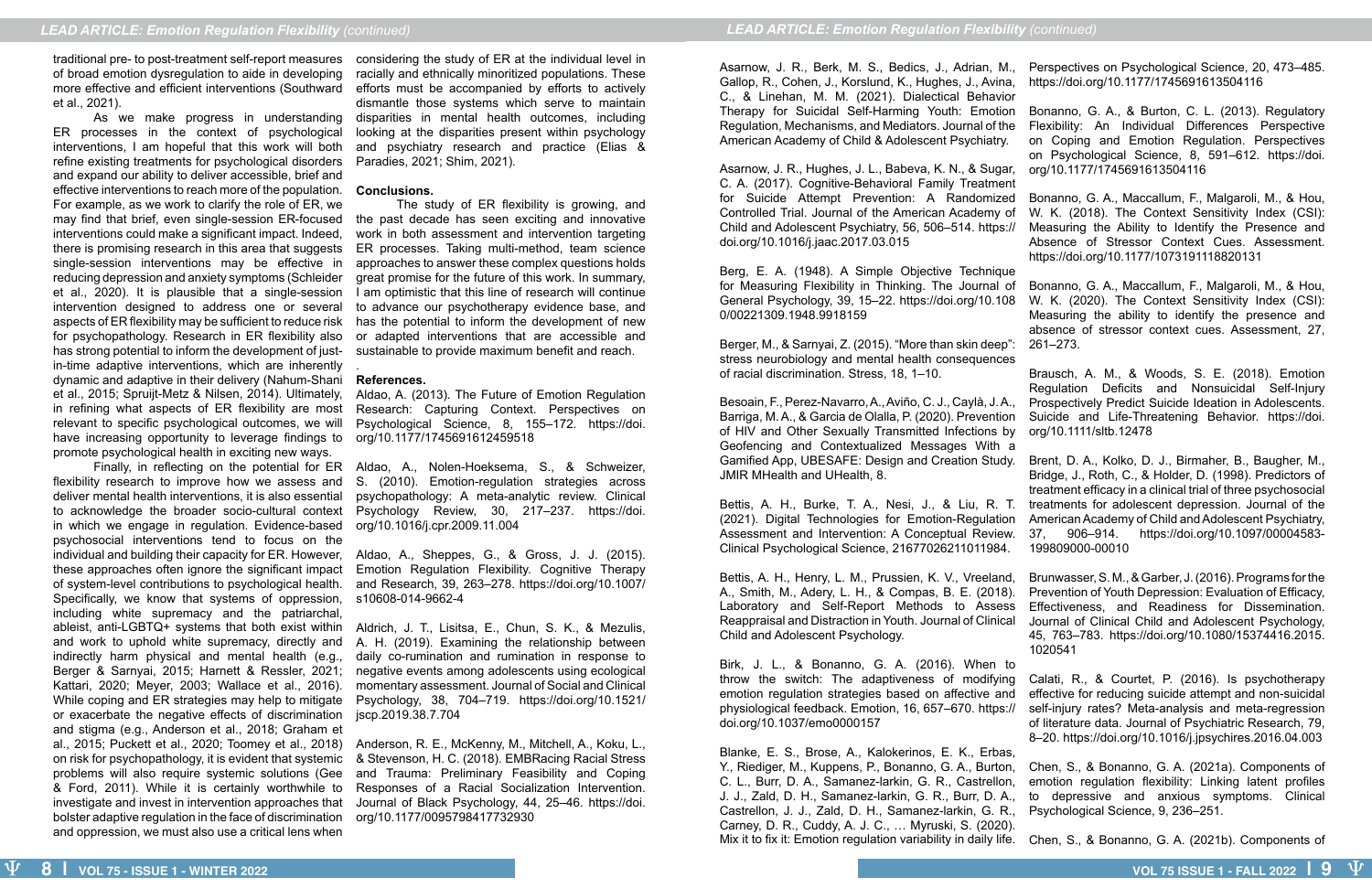to Depressive and Anxious Symptoms. Clinical Psychological Science, 9, 236–251. https://doi. org/10.1177/2167702620956972

Cheng, C. (2001). Assessing coping flexibility in reallife and laboratory settings: A multimethod approach. Journal of Personality and Social Psychology, 80, 814– 833. https://doi.org/10.1037/0022-3514.80.5.814

Cheng, C., Lau, H.-P. B., & Chan, M.-P. S. (2014). Coping flexibility and psychological adjustment to stressful life changes: A meta-analytic review. Psychological Bulletin, 140, 1582–1607. http://hdl. handle.net/10722/204912

Christensen, H., Pallister, E., Smale, S., Hickie, I. B., & Calear, A. L. (2010). Community-based prevention programs for anxiety and depression in youth: a Daniel, K. E., Baee, S., Boukhechba, M., Barnes, L. systematic review. The Journal of Primary Prevention, 31, 139–170.

Compas, B. E., Connor-Smith, J. K., Saltzman, H., Thomsen, A. H., & Wadsworth, M. E. (2001). Coping with stress during childhood and adolescence: Problems, progress, and potential in theory and Dixon-Gordon, K. L., Aldao, A., & De Los Reyes, A. research. Psychological Bulletin, 127, 87–127. https:// doi.org/10.1037/0033-2909.127.1.87

Emotion Regulation Flexibility: Linking Latent Profiles involuntary stress responses. Journal of Consulting and Clinical Psychology, 68, 976–992.

Compas, B. E., Forehand, R., Thigpen, J., Hardcastle, E., Garai, E., McKee, L., Keller, G., Dunbar, J. P., Watson, K. H., Rakow, A., Bettis, A., Reising, M., Cole, D., & Sterba, S. (2015). Efficacy and moderators of a family group cognitive-behavioral preventive intervention for children of parents with depression. Journal of Consulting and Clinical Psychology, 83, 541–553. https://doi.org/10.1037/a0039053

Compas, B. E., Jaser, S. S., Bettis, A. H., Watson, K. H., Gruhn, M. A., Dunbar, J. P., Williams, E., & Thigpen, J. C. (2017). Coping, emotion regulation, and psychopathology in childhood and adolescence: A meta-analysis and narrative review. Psychological Bulletin, 143, 939–991. https://doi.org/10.1037/ bul0000110

Connolly, S. L., & Alloy, L. B. (2017). Rumination Interacts with Life Stress to Predict Depressive Symptoms: An Ecological Momentary Assessment Study. Behavior Research and Therapy, 97, 86–95.

Connor-Smith, J., Compas, B. E., Wadsworth, M. E., Thomsen, A. H., & Saltzman, H. (2000). Responses to stress in adolescence: Measurement of coping and

Crowell, S. E., Baucom, B. R., Yaptangco, M., McCauley, E., Hsiao, R., Beauchaine, T. P., & Bride, D. (2014). Emotion dysregulation and dyadic conflict in depressed and typical adolescents: Evaluating concordance across psychophysiological and observational measures. Biological Psychology, 98, 50–58. https:// doi.org/10.1016/j.biopsycho.2014.02.009

Curtin, S. C., Hedegaard, H., Minino, A. M., & Warner, M. (2016). QuickStats: Death rates for motor vehicle traffic injury, suicide, and homicide among children and adolescents aged 10–14 years — United States, 1999–2014. MMWR. Morbidity and Mortality Weekly Report, 65. https://doi.org/10.15585/mmwr.mm6543a8

E., & Teachman, B. A. (2019). Do I really feel better? Effectiveness of emotion regulation strategies depends on the measure and social anxiety. Depression and Anxiety, 36, 1182–1190. https://doi.org/10.1002/ da.22970

(2015). Emotion regulation in context: Examining the spontaneous use of strategies across emotional intensity and type of emotion. Personality and Individual Differences, 86, 271–276.

Dorman Ilan, S., Tamuz, N., & Sheppes, G. (2018). The fit between emotion regulation choice and individual resources is associated with adaptive functioning among young children. Cognition and Emotion, 0, 1–9. https://doi.org/10.1080/02699931.2018.1470494

Dougherty, E. N., Murphy, J., Hamlett, S., George, R., Badillo, K., Johnson, N. K., & Haedt-Matt, A. A. (2020). Emotion regulation flexibility and disordered eating. Eating Behaviors, 39, 101428.

Eadeh, H. M., Breaux, R., & Nikolas, M. A. (2021). A Meta-Analytic Review of Emotion Regulation Focused Psychosocial Interventions for Adolescents. Clinical Child and Family Psychology Review, 24, 684–706. https://doi.org/10.1007/s10567-021-00362-4

Eisenberg, N., Cumberland, A., & Spinrad, T. L. (1998). Parental socialization of emotion. Psychological Inquiry, 9, 241–273.

Elias, A., & Paradies, Y. (2021). The costs of institutional racism and its ethical implications for healthcare. Journal of Bioethical Inquiry, 18, 45–58.

English, T., & Eldesouky, L. (2020). Emotion Regulation Flexibility. European Journal of Psychological Assessment.

and promise. Annual Review of Psychology, 55, 745– 774.

Forsythe, C. J., & Compas, B. E. (1987). Interaction of cognitive appraisals of stressful events and coping: Testing the goodness of fit hypothesis. Cognitive Therapy and Research, 11, 473–485.

Fox, K. R., Huang, X., Guzmán, E. M., Funsch, K. M., Cha, C. B., Ribeiro, J. D., & Franklin, J. C. (2020). Interventions for suicide and self-injury: A metaanalysis of randomized controlled trials across nearly 50 years of research. Psychological Bulletin.

Gee, G. C., & Ford, C. L. (2011). Structural racism and health inequities: Old issues, New Directions1. Du Bois Review: Social Science Research on Race, 8, 115–132.

Goldin, P. R., Manber, T., Hakimi, S., Canli, T., & Gross, J. J. (2009). Neural Bases of Social Anxiety Disorder. Archives of General Psychiatry, 66, 170. https://doi. org/10.1001/archgenpsychiatry.2008.525

buffering effects of emotion regulation in the relationship between experiences of racism and anxiety in a Black American sample. Cognitive Therapy and Research, 39, 553–563.

- Folkman, S., & Moskowitz, J. T. (2004). Coping: Pitfalls Harris, L., Chelminski, I., Dalrymple, K., Morgan, T., & Zimmerman, M. (2018). Suicide attempts and emotion regulation in psychiatric outpatients. Journal of Affective Disorders, 232, 300–304. https://doi.org/10.1016/j. jad.2018.02.054
	-
	- Heffer, T., & Willoughby, T. (2018). The role of emotion dysregulation: A longitudinal investigation of the interpersonal theory of suicide. Psychiatry Research, 260, 379–383. https://doi.org/10.1016/j. psychres.2017.11.075
	-
	- Heron, M. (2018). Deaths: Final data for 2016 (National Vital Statistics Reports; CDC). National Vital Statistics Reports, 67, 1–76. https://www.cdc.gov/%0Ahttps:// www.cdc.gov/nchs/data/nvsr/nvsr67/nvsr67\_05.pdf
	-
	- Horwitz, A. G., Czyz, E. K., Berona, J., & King, C. A. (2018). Prospective Associations of Coping Styles With Depression and Suicide Risk Among Psychiatric Emergency Patients. Behavior Therapy, 49, 225–236. https://doi.org/10.1016/j.beth.2017.07.010
	-

Gross, J. J. (2015). Emotion Regulation: Current Status and Future Prospects. Psychological Inquiry, 26, 1–26. https://doi.org/10.1080/1047840X.2014.940781

Gross, J., & Thompson, R. (2007). Emotion regulation: Conceptual foundations.

Hajal, N. J., & Paley, B. (2020). Parental emotion and emotion regulation: A critical target of study for research and intervention to promote child emotion socialization. Developmental Psychology, 56, 403.

Harnett, N. G., & Ressler, K. J. (2021). Structural racism as a proximal cause for race-related differences in psychiatric disorders. In American Journal of Psychiatry (Vol. 178, Issue 7, pp. 579–581). Am Psychiatric Assoc.

Graham, J. R., Calloway, A., & Roemer, L. (2015). The Psychology Review, 30, 865–878. https://doi. Kashdan, T. B., & Rottenberg, J. (2010). Psychological flexibility as a fundamental aspect of health. Clinical org/10.1016/j.cpr.2010.03.001

Gratz, K. file:///Users/alexandrabettis/Dropbox/My M. (Alexandra's M. A. et al 2017 review. pdf., Weiss, N. H., & Tull, M. T. (2015). Examining emotion regulation as an outcome, mechanism, or target of psychological treatments. Current Opinion in Psychology, 3, 85–90. Kato, T. (2017). Effects of coping flexibility on cardiovascular reactivity to task difficulty. Journal of Psychosomatic Research, 95, 1–6. https://doi. org/10.1016/j.jpsychores.2017.02.001

- Kato, T. (2012). Development of the Coping Flexibility Scale: evidence for the coping flexibility hypothesis. Journal of Counseling Psychology, 59, 262–273. https://doi.org/10.1037/a0027770
- 
- 
- Kattari, S. K. (2020). Ableist microaggressions and the mental health of disabled adults. Community Mental Health Journal, 56, 1170–1179.
- 

Larsen, B., & Luna, B. (2018). Adolescence as a neurobiological critical period for the development of higher-order cognition. Neuroscience & Biobehavioral Reviews, 94, 179–195.

Lazarus, R. S., & Launier, R. (1978). Stress-related transactions between person and environment. In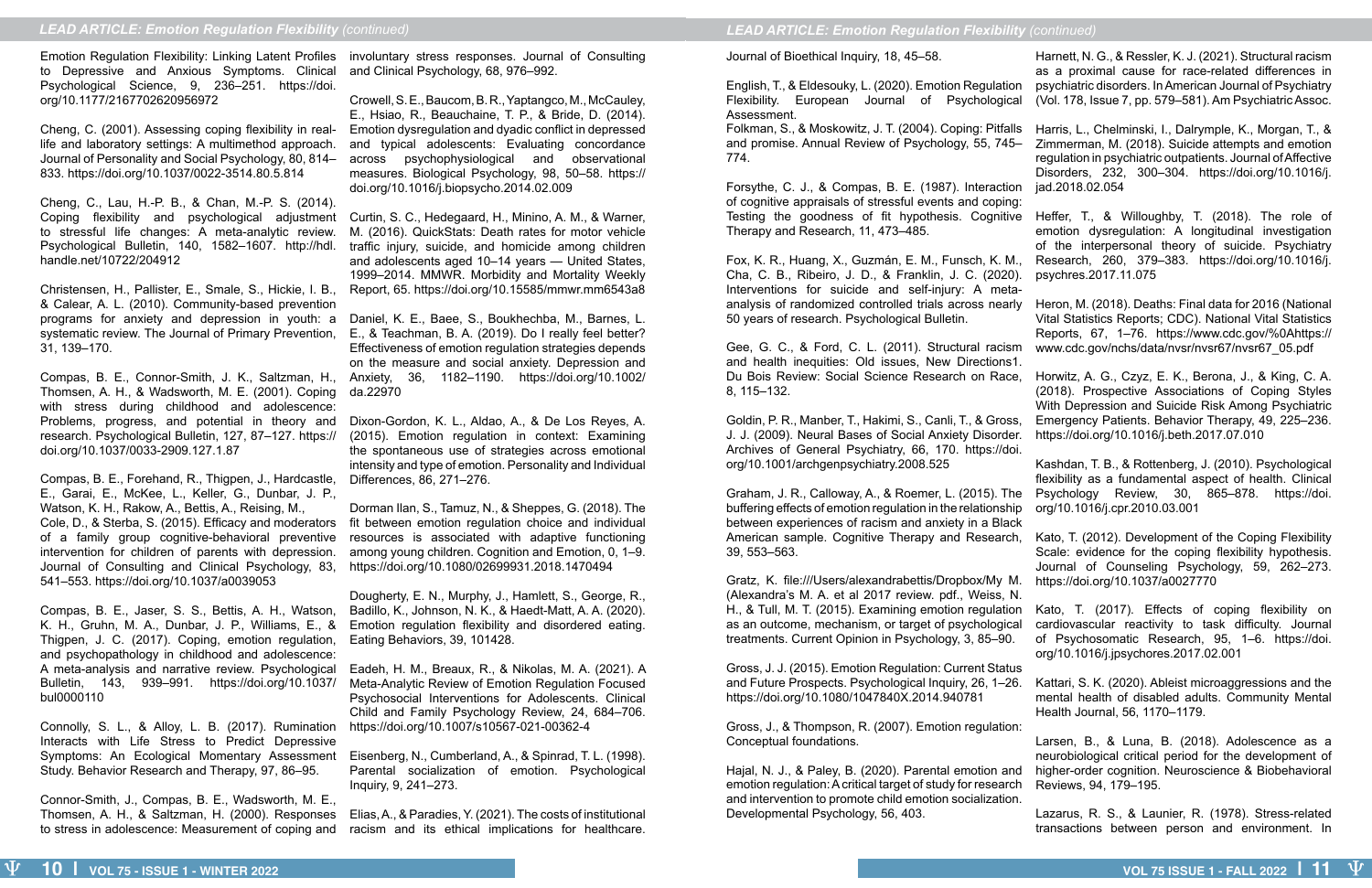Perspectives in interactional psychology (pp. 287– Nahum-Shani, I., Hekler, E. B., & Spruijt-Metz, D. 327). Springer.

Lenzo, V., Quattropani, M. C., Sardella, A., Martino, G., & Bonanno, G. A. (2021). Depression, anxiety, and stress among healthcare workers during the COVID-19 Nauphal, M., Curreri, A. J., Cardona, N. D., Meyer, outbreak and relationships with expressive flexibility and context sensitivity. Frontiers in Psychology, 12, 348.

March, J., Silva, S., & Vitiello, B. (2006). The Treatment for Adolescents with Depression Study (TADS): Methods and message at 12 weeks. Journal of the American Academy of Child and Adolescent Psychiatry, 45, 1393–1403. https://doi.org/10.1097/01. chi.0000237709.35637.c0

Mazefsky, C. A., Conner, C. M., Breitenfeldt, K., Leezenbaum, N., Chen, Q., Bylsma, L. M., & Pilkonis, P. (2021). Evidence Base Update for Questionnaires of Emotion Regulation and Reactivity for Children and Ougrin, D., Tranah, T., Stahl, D., Moran, P., & Asarnow, Adolescents. Journal of Clinical Child and Adolescent Psychology, 50, 683–707. https://doi.org/10.1080/1537 4416.2021.1955372

McCauley, E., Berk, M. S., Asarnow, J. R., Adrian, M., 107.e2. https://doi.org/10.1016/j.jaac.2014.10.009 Cohen, J., Korslund, K., Avina, C., Hughes, J., Harned, M., & Gallop, R. (2018). Efficacy of dialectical behavior therapy for adolescents at high risk for suicide: a randomized clinical trial. JAMA Psychiatry, 75, 777– D. P., Lind, C., Rehm, K., Thomas, S., & Williams, D. 785.

McRae, K., Ochsner, K. N., Mauss, I. B., Gabrieli, J. J. D., & Gross, J. J. (2008). Gender differences in emotion Group Processes and Intergroup Relations, 11, 143– 162. https://doi.org/10.1177/1368430207088035

Meyer, I. H. (2003). Prejudice, Social Stress, and Mental Health in Lesbian, Gay, and Bisexual Populations: Conceptual Issues and Research Evidence. Psychological Bulletin, 129, 674–697. https://doi. org/10.1037/0033-2909.129.5.674

Morris, A. S., Silk, J. S., Steinberg, L., Myers, S. S., & Robinson, L. R. (2007). The role of the family context in the development of emotion regulation. Social Prinstein, M. J., Nock, M. K., Simon, V., Aikins, J. W., Development, 16, 361–388.

(2015). Building health behavior models to guide the development of just-in-time adaptive interventions: A pragmatic framework. Health Psychology, 34, 1209.

> Salo, V. C., Pannuto, P., Hedgecock, W., Biri, A., Russo, D. A. (2020). Measuring naturalistic proxin as a window into caregiver-child interaction patter PsyArXiv Preprints, August 11.

E. R., Southward, M. W., & Sauer-Zavala, S. (2021). Measuring Emotion Regulation Skill Use During Treatment: A Promising Methodological Approach. Assessment, 10731911211063228.

> Schleider, J. L., Dobias, M. L., Mullarkey, M. C., & Ollendi T. (2020). Retiring, Rethinking, and Reconstructing Norm of Once-Weekly Psychotherapy. Administration and Policy in Mental Health and Mental Health Service Research, 0123456789. https://doi.org/10.1007/s104 020-01090-7

regulation: An fMRI study of cognitive reappraisal. Podell, J. L., Mychailyszyn, M., Edmunds, J., Puleo, C. M., & Kendall, P. C. (2010). The Coping Cat Program for Anxious Youth: The FEAR Plan Comes to Life. Cognitive and Behavioral Practice, 17, 132–141. https://doi.org/10.1016/j.cbpra.2009.11.001

Shafir, R., Schwartz, N., Blechert, J., & Sheppes, (2015). Emotional intensity influences pre-implementati and implementation of distraction and reappraisal. Soc Cognitive and Affective Neuroscience, 10, 1329–1337.

O'Toole, M. S., Zachariae, R., & Mennin, D. S. (2017). Social anxiety and emotion regulation flexibility: Considering emotion intensity and type as contextual factors. Anxiety, Stress, & Coping, 30, 716–724.

> Sheppes, G., Scheibe, S., Suri, G., Radu, P., Bleche J., & Gross, J. J. (2014). Emotion regulation choice conceptual framework and supporting evidence. Journal of Experimental Psychology: General, 143, 163-18 https://doi.org/10.1037/a0030831

> Sheppes, G., Suri, G., & Gross, J. J. (2015). Emotion regulation and psychopathology. Annual Review Clinical Psychology, 11, 379–405.

> Shim, R. S. (2021). Dismantling structural racism psychiatry: a path to mental health equity. Americ Journal of Psychiatry, 178, 592–598. Silvers, J. A. (2022). Adolescence as a pivotal per for emotion regulation development. Current Opinion

Ochsner, K. N., Bunge, S. A., Gross, J. J., & Gabrieli, J. D. E. (2001). The neural bases of reappraisal. Cognitive Neuroscience Society, 248–262.

> Psychology, 44, 258–263. Sloan, E., Hall, K., Moulding, R., Bryce, S., Mildr H., & Staiger, P. K. (2017). Emotion regulation as transdiagnostic treatment construct across anxiety

J. R. (2015). Therapeutic interventions for suicide attempts and self-harm in adolescents: Systematic review and meta-analysis. Journal of the American Academy of Child and Adolescent Psychiatry, 54, 97-

> depression, substance, eating and borderline personal disorders: A systematic review. Clinical Psychology Review, 57, 141–163. https://doi.org/10.1016 cpr.2017.09.002

Myruski, S., & Dennis-Tiwary, T. (2021). Biological signatures of emotion regulation flexibility in children: Parenting context and links with child adjustment. Cognitive, Affective, & Behavioral Neuroscience, 1–17. 006X.76.1.92 Southward, M. W., Heiy, J. E., & Cheavens, J. S. (201 Emotions as context: Do the naturalistic effects of emotion regulation strategies depend on the regulated emotion? Journal of Social and Clinical Psychology, 38, 451–474.

Southward, M. W., Sauer-Zavala, S., & Cheavens, J. Yen, S., Weinstock, L. M., Andover, M. S., Sheets, E. S.,

Plemmons, G., Hall, M., Doupnik, S., Gay, J., Brown, C., Browning, W., Casey, R., Freundlich, K., Johnson, (2018). Hospitalization for suicide ideation or attempt: 2008–2015. Pediatrics, 141, e20172426. https://doi. org/10.1542/peds.2017-2426

Pramana, G., Parmanto, B., Lomas, J., Lindhiem, O., Kendall, P. C., & Silk, J. (2018). Using Mobile Health Gamification to Facilitate Cognitive Behavioral Therapy Skills Practice in Child Anxiety Treatment: Open Clinical Trial. JMIR Serious Games, 6, e9.

Cheah, C. S. L., & Spirito, A. (2008). Longitudinal Trajectories and Predictors of Adolescent Suicidal Ideation and Attempts Following Inpatient Hospitalization. Journal of Consulting and Clinical Psychology, 76, 92–103. https://doi.org/10.1037/0022Puckett, J. A., Maroney, M. R., Wadsworth, L. Mustanski, B., & Newcomb, M. E. (2020). Coping w discrimination: The insidious effects of gender minor stigma on depression and anxiety in transgender individuals. Journal of Clinical Psychology, 76, 176-1

| P.,<br>vith<br>rity<br>der                           | S. (2021). Specifying the mechanisms and targets of<br>emotion regulation: A translational framework from<br>affective science to psychological treatment. Clinical                                                                                                                                                                                                                                                           |
|------------------------------------------------------|-------------------------------------------------------------------------------------------------------------------------------------------------------------------------------------------------------------------------------------------------------------------------------------------------------------------------------------------------------------------------------------------------------------------------------|
| 94.<br>, &<br>nity                                   | Psychology: Science and Practice.<br>Spruijt-Metz, D., & Nilsen, W. (2014). Dynamic models<br>of behavior for just-in-time adaptive interventions. IEEE<br>Pervasive Computing, 13, 13-17.                                                                                                                                                                                                                                    |
| ns.<br>ick,                                          | Stanley, B., & Brown, G. K. (2012). Safety Planning<br>Intervention: A Brief Intervention to Mitigate Suicide Risk.<br>Cognitive and Behavioral Practice, 19, 256-264. https://<br>doi.org/10.1016/j.cbpra.2011.01.001                                                                                                                                                                                                        |
| the<br>ion<br>ces<br>88-<br>G.<br>ion:<br>cial<br>7. | Toomey, R. B., Ryan, C., Diaz, R. M., & Russell, S. T.<br>(2018). Coping with sexual orientation-related minority<br>stress. Journal of Homosexuality, 65, 484-500.<br>Van Bockstaele, B., Atticciati, L., Hiekkaranta, A. P.,<br>Larsen, H., & Verschuere, B. (2019). Choose change:<br>Situation modification, distraction, and reappraisal in<br>mild versus intense negative situations. Motivation and<br>Emotion, 1-14. |
| ert,<br>: A<br>nal<br>81.                            | Veilleux, J. C., Hyde, K. C., Chamberlain, K. D., Higuera,<br>D. E., Schreiber, R. E., Warner, E. A., & Clift, J. B. (2022).<br>The "Thinking Threshold": A therapeutic concept guided<br>by emotion regulation flexibility. Practice Innovations.                                                                                                                                                                            |
| ion:<br>of                                           | Wallace, S., Nazroo, J., & Bécares, L. (2016). Cumulative<br>effect of racial discrimination on the mental health of<br>ethnic minorities in the United Kingdom. American<br>Journal of Public Health, 106, 1294-1300.                                                                                                                                                                                                        |
| ∣ in<br>can<br>iod<br>in ו                           | Webb, T. L., Miles, E., & Sheeran, P. (2012). Dealing<br>with feeling: A meta-analysis of the effectiveness of<br>strategies derived from the process model of emotion<br>regulation. Psychological Bulletin, 138, 775-808. https://<br>doi.org/10.1037/a0027600                                                                                                                                                              |
| ed,<br>sа<br>ety,<br>ılity                           | Weersing, V. R., Jeffreys, M., Do, M. C. T., Schwartz,<br>K. T. G., & Bolano, C. (2017). Evidence Base Update<br>of Psychosocial Treatments for Child and Adolescent<br>Depression. Journal of Clinical Child and Adolescent<br>Psychology, 46, 11-43. https://doi.org/10.1080/1537441<br>6.2016.1220310                                                                                                                      |
| pgy<br>6/j.<br>19).<br>ion:<br>າກ?                   | Weersing, V. R., Shamseddeen, W., Garber, J., Hollon,<br>S. D., Clarke, G. N., Beardslee, W. R., Gladstone, T.<br>R., Lynch, F. L., Porta, G., Iyengar, S., & Brent, D. A.<br>(2016). Prevention of Depression in At-Risk Adolescents:<br>Predictors and Moderators of Acute Effects. Journal of the<br>American Academy of Child and Adolescent Psychiatry,                                                                  |

- 55, 219–226. https://doi.org/10.1016/j.jaac.2015.12.015
-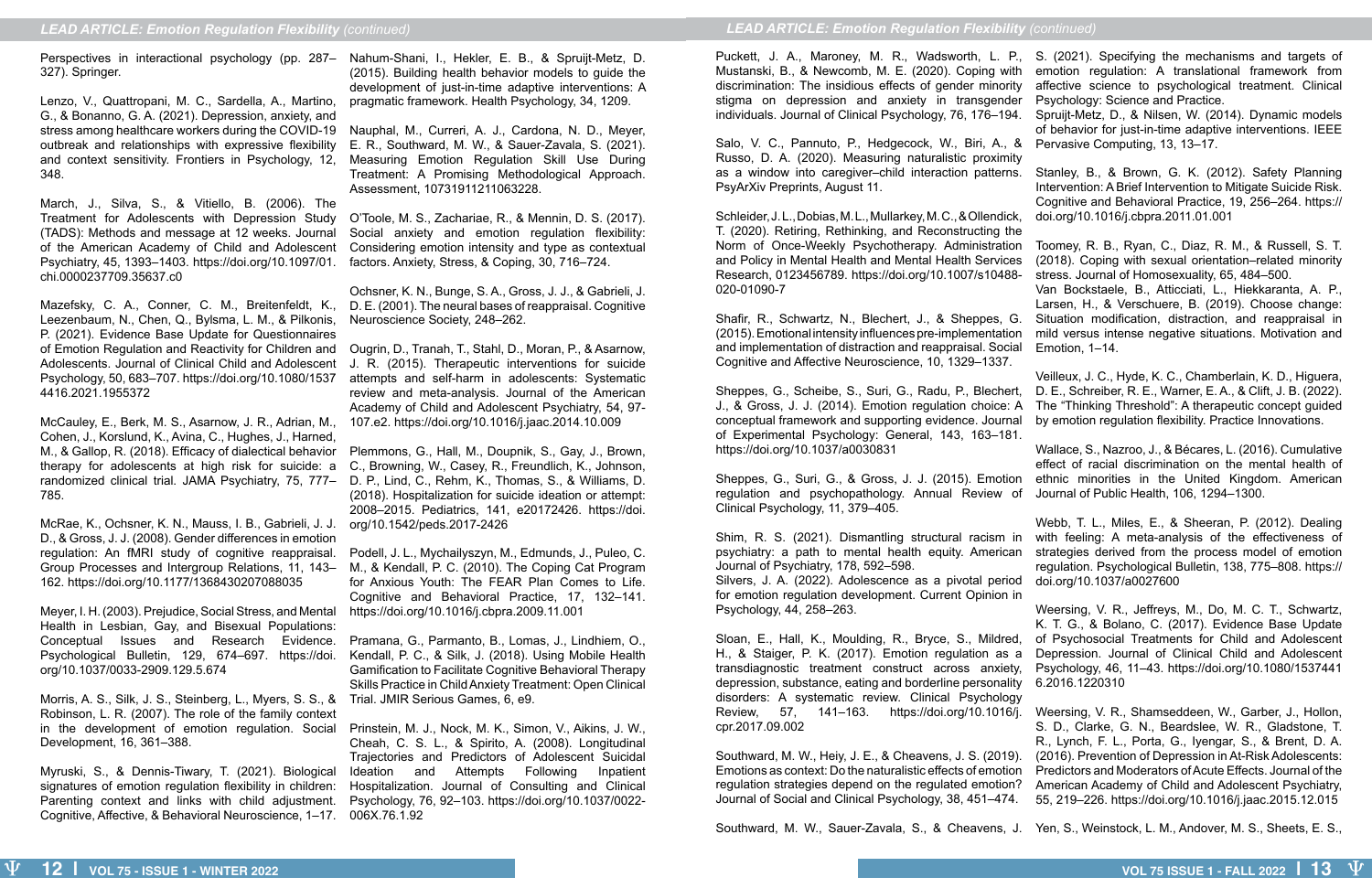Selby, E. A., & Spirito, A. (2013). Prospective predictors of adolescent suicidality: 6-month post-hospitalization follow-up. Psychological Medicine, 43, 983–993. https://doi.org/10.1017/S0033291712001912 Zimmer-Gembeck, M. J. (2021). Coping flexibility: Variability, fit and associations with efficacy, VI



## SOCIETY OF CLINICAL PSYCHOLOGY

## **Join a Division 12 Section**

The Society of Clinical Psychology (Division 12) has eight sections covering specific areas of interest.

To learn more, visit Division 12's section web page: [www.div12.org/](http://www.div12.org/sections/) [sections/](http://www.div12.org/sections/)

Twenty-Five Years After the Passage of HIPPA, What Do We Know

About Record Keeping and Privacy Protection?

### **Stephen M. Lange, Ph.D.**

Psychologia, Incorporated

The United States passed its first national health information privacy law in 1996. Twenty-five years later, record keeping in US health settings is highly regulated at the state and Federal levels. This regulatory framework includes the Federal Centers for Medicare and Medicaid Services (CMS) regulations that require that documentation (1) meets state Medicaid requirements where psychologists practice, (2) document medical necessity for treatment, (3) reflect active treatment, (4) are complete, concise, and

In addition to law and regulation, professional organizations issue advisory documents that could, in an adversary proceeding such as a malpractice suit, be deemed to represent standard of care. For example, the American Health Information Management Association (AHIMA) (2016) guidelines require that records are characterized by integrity, denoting accuracy. The guidelines assert that documentation integrity implies the intention to provide ethical care. Guidelines issued by the National Committee for Quality Assurance (NCQA) add that records need to show a progression from data to diagnosis, to plan, and ultimately to treatment, with attention directed to unresolved problems experienced by patients.

requirements - provider's records must include details such as the patient name or medical record number on each page of a patient's record, patient demographic information for every record, the date of every entry, and more substantive content such as presenting problem, risk of harm that is revised frequently, documentation of developmental history, assessment of substance use, abuse or dependence, mental status evaluation, and treatment plan. Finally, Humana requires evidence that patients receive empirically supported treatment.

accurate, (5) are legible and signed, (6) are available for review, and (7) are coded correctly for billing. In the United States, state licensing boards regulate the practice of psychology within their jurisdictions. The Oklahoma State Board of Examiners of Psychologists (Rules of the Board Title 575:10-1-10), for example, regulates record keeping by incorporating the American Psychological Association's (APA) (2016) Ethical Principles of Psychologists and Code of Conduct, known by its short title Ethics Code, and the Association of State and Provincial Psychology Boards (ASPPB) (2017) Code of Conduct into state law governing the practice of psychology. The APA Ethics Code's Section 6, Documentation of Professional and Scientific Work and Maintenance of Records, requires that psychologists conform to standards for confidentiality of records including their dissemination and disposal, patients' ability to access records for continuity of care, and accuracy of reports to payors. Similarly, the ASPPB Code of Conduct Section 7 requires that psychologists maintain records that include patient identifying information, presenting problems, fee arrangements, date and substance of each patient encounter, test results, notations of consults with other providers, communications though any medium, records of court or other agencies directing services, and HIPAA documentation and authorization. Psychologists are also bound by their contractual relationships with payors which may prescribe record keeping standards. For example, Humana, a health insurance company, has very specific record keeping In addition to its Ethical Code, the APA published Record Keeping Guidelines (APA, 2007). While this document is explicit that the guidelines are meant to be informative rather than prescriptive standards, this is a distinction might not protect a psychologist in an adversary proceeding. The guidelines' recommendations encompass fidelity to state and Federal law, personal responsibility for records, maintenance of accurate, current, and pertinent records, confidentiality of records, disclosure practices, organization of records, retention of records, disposition of records, and use of electronic health records (EHR's). These guidelines are similar to those of other organizations; however, the APA guidelines offer unique guidance including how to resolve conflicts between record keeping standards and exigent situations such as providing disaster relief, or reconciling organizational demands and professional and legal standards for record keeping when they differ. From a practical, utilitarian standpoint, record keeping has a set of objectives related to treatment outcome. Lennert (2016) describes healthcare documentation, at its most fundamental level, as a cognitive aid to organize information in a manner to enhance clinicians' situational awareness of patient change during treatment, unexplained observations, outcomes that are contrary to predictions or expectations, risks and benefits of treatment, and the to assist clinicians in organizing data into diagnostic formulations and plans for treatment. Lennert describes the process of documentation as dynamic, offering clinicians over time the opportunity to "learn from the record." The essential learning tool, according to Lennert, is hypothesis testing. For example, based on the data present in a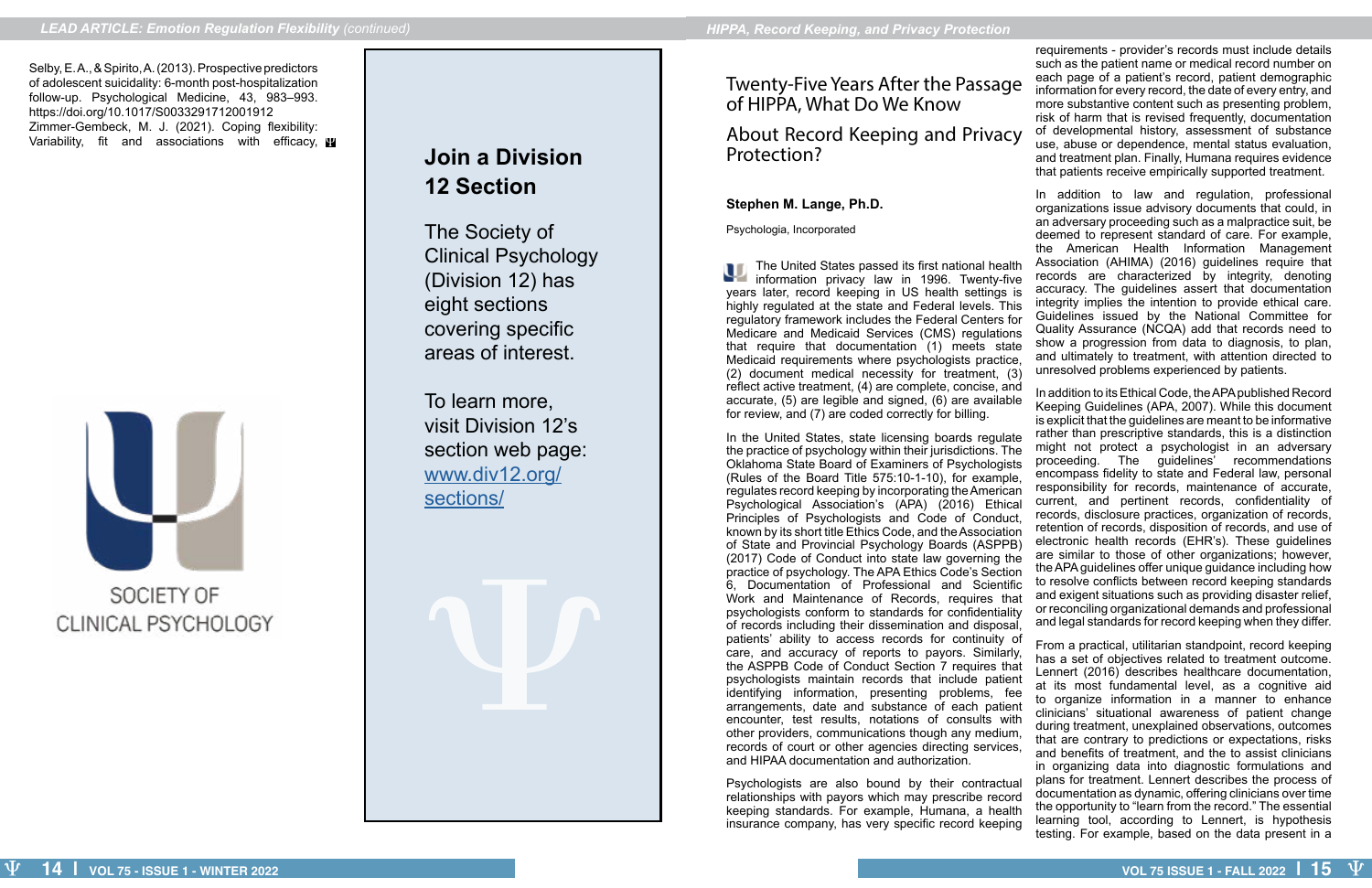record, a clinician could choose an intervention, such as exposure therapy for trauma, and hypothesize an outcome: in this case, reduced physiological and affective reaction to triggers for reexperiencing symptoms. Recording the details of the intervention and its results – in this example a decrease, lack of change, or increase in anxiety symptoms -- could support or disconfirm the clinician's diagnostic formulation or value of the selected intervention. Williams (2014) also emphasized the dynamic nature of recording patient care and change over time, and its ability to influence patient outcomes. Williams asserted that quality documentation over time improves evaluation and planning of treatment, communication between providers, continuity of care, accurate and timely claims processing, utilization review, and utility of data for research and education.

Poor documentation has organizational consequences when it prevents recognition and reporting of adverse events. Without accurate reporting of adverse events, root cause analysis and corrective action cannot take place (Zegers, Wagner, Bruijne & Groenewegen, 2011). At a macro- and meta-system level, poor record keeping can prevent subsequent providers from fully understanding and addressing patient needs, public health authorities from addressing population health problems, and researchers from reaching conclusions about effectiveness of interventions or risk factors for disorders (Integrity of the Health Record, 2013).

At the level of individual patient outcomes, incomplete documentation impairs follow- through on patient needs, and recognition of what further intervention a patient requires (Leventhal, 2014). Finally, patients are consumers of their own health information and HIPAA requires patient access to their records with few limitations. Consequently, documentation that is accurate and relevant is a potential tool for patient education and self-care (Schaeffer, 2016).

Poor documentation can have consequences for providers of care as well as patients. Documentation is a risk-management tool, and can provide evidence that supports decision making, provide transparency about how treatment was provided, document responses to intervention, and document awareness of risks and benefits of clinical choices such as level-of- care decision making. Poor documentation, on the other hand, is in of itself, evidence of a breach of standard of care (Gutheil, 2004).

Recognizing that record keeping and protecting the privacy of records is a legal and ethical requirement for psychologists, and that there are persuasive arguments for maintaining quality records, how much do we know about the value of records in mental health or other health care settings?

Abernathy et al. (2009) provided a worst-case

example of poor documentation and its system-level consequences in a medical context. They described a review of 499 cancer patient records drawn from 13 different healthcare systems that found that patient sex was missing from 17% of records, race from 26%, age from 29%, stage of cancer from 62%, and pathology reports from 34%. Evaluation data confirmed the physicians' diagnoses in only 86% of records reviewed. The authors concluded that poor record keeping in this instance prevented adequate assessment of quality of patient care in the healthcare systems evaluated. Is this a normative finding or an outlier? What is typical for psychologists with respect to record keeping? Do we meet the standards set for us and those we set for ourselves?

With the proliferation of EHR's in mental health settings, psychologists face new challenges in maintaining quality records. EHR's may lack functions that support good documentation practice, such as date stamping entries, may have flaws or bugs, and may not match the needs of the organization or individual psychologist. Sometimes, functions designed to facilitate efficient record keeping sacrifice the integrity of the record. For example, EHR's that permit users to copy and paste information can allow inaccurate, redundant, or outdated information to propagate through records over time (Bowman, 2013). In deciding whether to adopt an EHR or continue to maintain paper records, there is a paucity of research on the effects of EHR adoption on patient outcomes, and an absence of research specific to psychological practice or mental health services, generally. Results of research evaluating EHR implantation within medical contexts are mixed. EHR adoption appears to reduce record keeping time, and reduce medical errors, but have no effect on patient mortality (Campenella et al., 2015), or other patient outcome measures such as complications or hospital readmissions (Yanamadala, Morrison, Curtin, McDonald, & Hernandez-Boussard, 2016). The use of EHR's during patient encounters has adverse effects on patient satisfaction including patient perception of physician respect for the patient, communication skill, and understanding of the patient's history. Observations of physician's during patient encounters reveal that physicians engage less with patients while using EHR's than prior to their implementation, and seldom share EHR data with patients.

### **Conclusion**

It is possible that there are adverse effects of quality record keeping. Are there cultural groups that are less accepting of electronic record keeping than others? Are there patients whose suspicions that records could be misused avoiding mental health treatment? Do privacy concerns surrounding record keeping affect patient self-disclosure? Similarly, while there is a limited literature about how electronic health records affect record keeping and quality of care, technology has long surpassed the electronic health record. Patients and psychologists have multiple devices that can be used for communication. How do psychologists in practice settings manage records that reside on multiple devices and media with varying degrees of privacy protection? Centers for Medicare and Medicaid Services. (n.d.). Behavioral Health Medical Records - CMS. Medical Documentation for Behavioral Health Practioners. Retrieved September 19, 2021, from https://www. cms.gov/Medicare-Medicaid-Coordination/Fraud-Prevention/Medicaid-Integrity-Education/Downloads/ docmatters-behavioralhealth-factsheet.pdf. Ethical standards for clinical documentation improvement (CDI) professionals (2016). Ethical Standards for Clinical Documentation Improvement (CDI) Professionals (2016) / AHIMA, American Health Information Management Association. (2016). Retrieved September 19, 2021, from https://bok.ahima. org/doc?oid=301868#.YUfDJrhKhPY.

Psychologists have compelling ethical obligations to maintain records that are characterized by integrity, completeness, conciseness, relevance, and clarity. These obligations are derived from law and regulation, contractual obligations with third parties, and from risks and benefits to patients associated with record keeping practices. Good record keeping is argued to be an essential tool for individual psychologists to understand patients and how they change over time,

for interdisciplinary collaboration, and for continuity of care. Documentation of services is inarguably essential for transparency in billing, and in legal proceedings. At macro- and meso-system levels, quality assurance, utilization review, public health planning, and research depend on accurate patient data. The most compelling statement about record keeping may be the assertion that failure to keep adequate records is a breach of standard of care. not abrogate psychologists' responsibility to maintain quality records; rather it means that psychology, as a profession, needs to develop empirical evidence about how records are maintained and used in real-world settings in order to inform practice and policy about record keeping. **References**

Despite the unambiguous requirement of record keeping from regulatory and legal perspectives, research describing the relationship between record keeping and quality of care does not have the same clarity. The empirical literature leaves a number of questions unanswered. First, and foremost, what are the normative record keeping and privacy protection practices of psychologists across the variety of settings in which they may be employed? We also do not have evidence that records kept by psychologists influence treatment processes such as interdisciplinary collaboration or patient outcomes. We do not know whether and how patients learn from their records. HIPAA ensures that patients have access to their health records, but do we know how often mental health patients access their records? Do we know whether patient access has benefits and/or risks for patients? How do culture or socio-economic status interact with patient access to their records? For example, if patients of a psychologist's practice have access to records through a patient portal, but a fraction of those patients cannot afford internet services or devices, is the system discriminatory? Are patients who have limited English proficiency at a disadvantage in accessing their records? How do differences in health literacy or computer literacy affect the utility of records for patients? Abernethy, A. P., Herndon, J. E., Wheeler, J. L., Rowe, K., Marcello, J., & Patwardhan, M. (2009). Poor documentation prevents adequate assessment of quality metrics in colorectal cancer. Journal of Oncology Practice, 5(4), 167–174. https://doi.org/10.1200/ jop.0942003 American Psychological Association. (2016). Ethical principles of psychologists and code of conduct. American Psychological Association. Retrieved September 19, 2021, from https://www.apa.org/ethics/ code. Association of State and Provincial Psychology Boards Code of Conduct. (2017). Retrieved September 19, 2021, from https://cdn.ymaws.com/www.asppb.net/ resource/resmgr/guidelines/code\_of\_conduct\_2020\_. pdf. Bowman, S. (2013). Impact of Electronic Health record systems on information integrity: Quality and Safety Implications. Electronic Records, 1–24. Campanella, P., Lovato, E., Marone, C., Fallacara, L., Mancuso, A., Ricciardi, W., & Specchia, M. L. (2015). The impact of Electronic Health Records on Healthcare Quality: A systematic review and meta-analysis. The European Journal of Public Health, 26(1), 60–64. https://doi.org/10.1093/eurpub/ckv122

In summary, 25 years after the passage of HIPPA, we have limited data to support the regulatory framework governing record keeping and privacy protection. We know little about what is normative with respect to record keeping, and we do not know to what extent records fulfill their intended functions. This statement does Guidelines for medical record documentation - NCQA. (n.d.). Retrieved September 19, 2021, from https://www. ncqa.org/wp-content/uploads/2018/07/20180110\_ Guidelines Medical Record Documentation.pdf. Gutheil, T. G. (2004). Fundamentals of Medical Record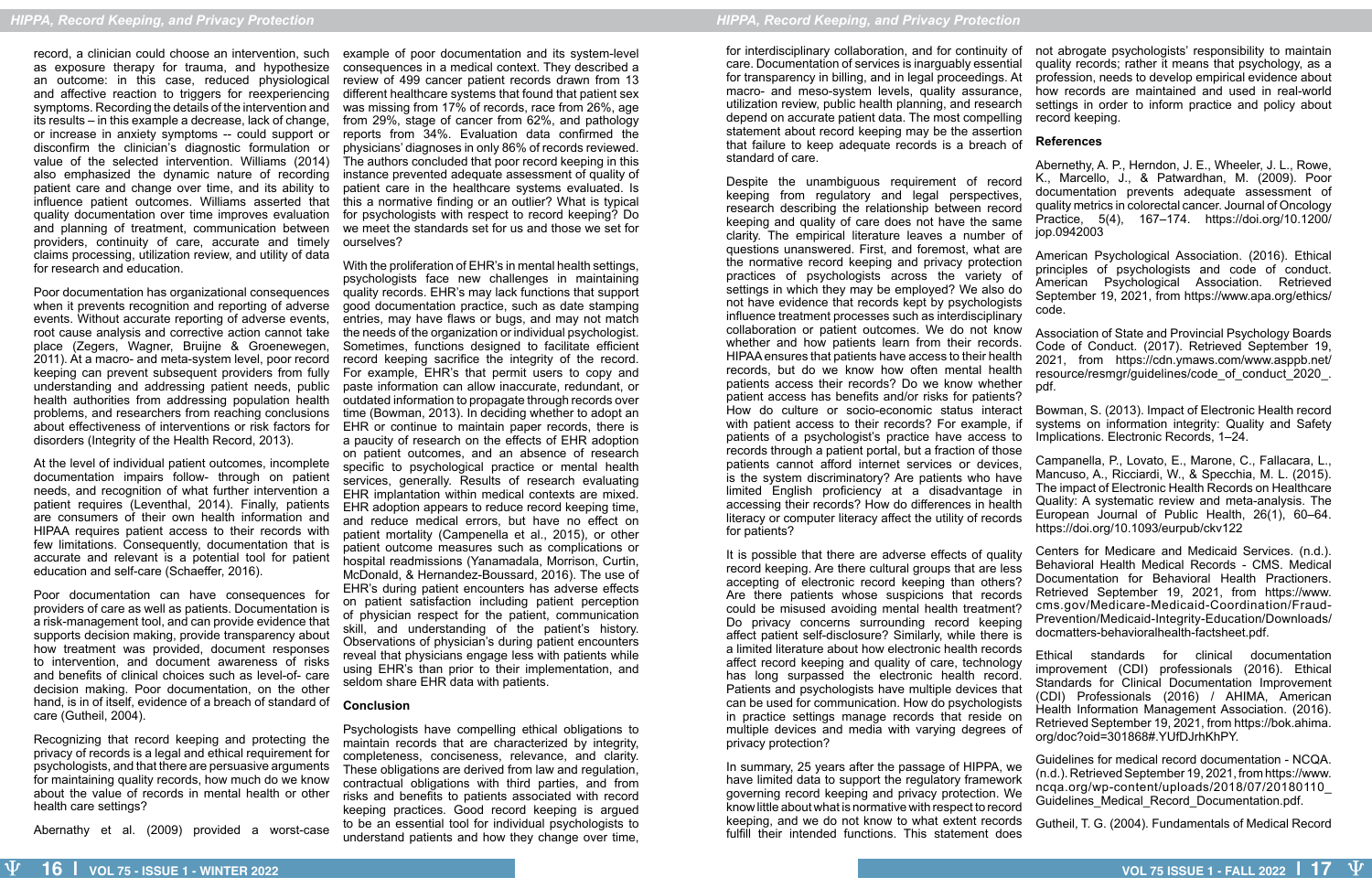Documentation. Psychiatry, 26–29.

Humana Behavioral Health Treatment Record Documentation Standards. Compliance | Humana Behavioral Health. (n.d.). Retrieved September 19, 2021, from https://www.humanabehavioralhealth.com/ providers/tools/documentation/.

Integrity of the healthcare record: Best practices for EHR documentation (2013 update). Journal of AHIMA. (2013). Retrieved September 19, 2021, from https:// library.ahima.org/doc?oid=300257#.YUfEn7hKhPY.

Integrity of the healthcare record: Best practices for EHR documentation (2013 update). Journal of AHIMA. (n.d.). Retrieved September 19, 2021, from https:// library.ahima.org/doc?oid=300257.

Lenart, L. A. (2016). Toward Documentation that Enhances Situational Awareness and Learning. AMIA Annual Symposium Proceedings, 10, 763–771.

Record keeping guidelines. (2007). American<br>Psychologist, 62(9), 993–1004. https://doi. Psychologist, 62(9), 993–1004. https://doi. org/10.1037/0003-066x.62.9.993

Leventhal, R. (2014). Recognizing the value of clinical documentation improvement. Healthcare Innovation. Retrieved September 20, 2021, from https://www. hcinnovationgroup.com/finance-revenue-cycle/ article/13023287/recognizing-the-value-of-clinicaldocumentation-improvement.

Zegers, M., de Bruijne, M. C., Spreeuwenberg, P., Wagner, C., Groenewegen, P. P., & van der Wal, G. (2011). Quality of patient record keeping: An indicator of the quality of care? BMJ Quality & Safety, 20(4), 314–318. https://doi.org/10.1136/bmjqs.2009.038976 **W** 

Marmor, R., Clay, B., Millen, M., Savides, T., & Longhurst, C. (2018). The impact of physician EHR usage on patient satisfaction. Applied Clinical Informatics, 09(01), 011–014. https://doi.org/10.1055/s-0037-1620263

Oklahoma State Board of Examiners of Psychologists: Rules of the Board Title 575:10-1-10. Legal research tools from Casetext. (n.d.). Retrieved September 19, 2021, from https://casetext.com/regulation/ oklahoma-administrative-code/title-575-state-boardof-examiners-of-psychologists/chapter-10-licensureof-psychologists/section-57510-1-10-a-code-of-ethicsfor-psychologists.

Schaeffer, J. (2016). Poor documentation: Why it happens and how to fix it. For the Record, 28(5), 12-12.

Williams, D. (2014, December 1). Set forth the basics of good medical record documentation. AAPC Knowledge Center. Retrieved September 19, 2021, from https:// www.aapc.com/blog/28703-set-forth-the-basics-ofgood-medical-record-documentation/.

Yanamadala, S., Morrison, D., Curtin, C., McDonald, K., & Hernandez-Boussard, T. (2016). Electronic Health Records and quality of care. Medicine, 95(19), 1–6. https://doi.org/10.1097/md.0000000000003332

## **Join a Division 12 Section**

The Society of Clinical Psychology (Division 12) has eight sections covering specific areas of interest.

To learn more, visit Division 12's section web page: [www.div12.org/](http://www.div12.org/sections/) [sections/](http://www.div12.org/sections/)



# **INICAL** PSYCHOLOGIST

A publication of the Society of Clinical Psychology (Division 12, APA)

The Clinical Psychologist is a quarterly publication of the Society of Clinical Psychology (Div 12 of the APA). Its purpose is to communicate timely and thought provoking information in the domain of clinical psychology to the Division members. Also included is material related to particular populations of interest to clinical psychologists. Manuscripts may be either solicited or submitted. In addition, The Clinical Psychologist includes archival material and official notices from the Divisions and its Sections to the members.

> Inquiries and submissions should be sent to the Editor, Shannon Sauer-Zavala Ph.D. at: [ssz](mailto:ssauer%40bu.edu?subject=)@uky.edu

> > To subscribe, contact Tara Craighead 404.254.5062 | [division12apa@gmail.com](mailto:division12apa%40gmail.com?subject=)

## **INSTRUCTIONS FOR ADVERTISING IN THE CLINICAL PSYCHOLOGIST**

Display advertising and want-ads for academic or clinical position openings will be accepted for publishing in the quarterly editions of The Clinical Psychologist.

Originating institutions will be billed by the APA Division 12 Central Office. Please send billing name and address, e-mail address, phone number, and advertisement to the editor. E-mail is preferred.

For display advertising rates and more details regarding the advertising policy, please contact the editor.

Please note that the editor and the Publication Committee of Division 12 reserve the right to refuse to publish any advertisement, as per the advertising policy for this publication.

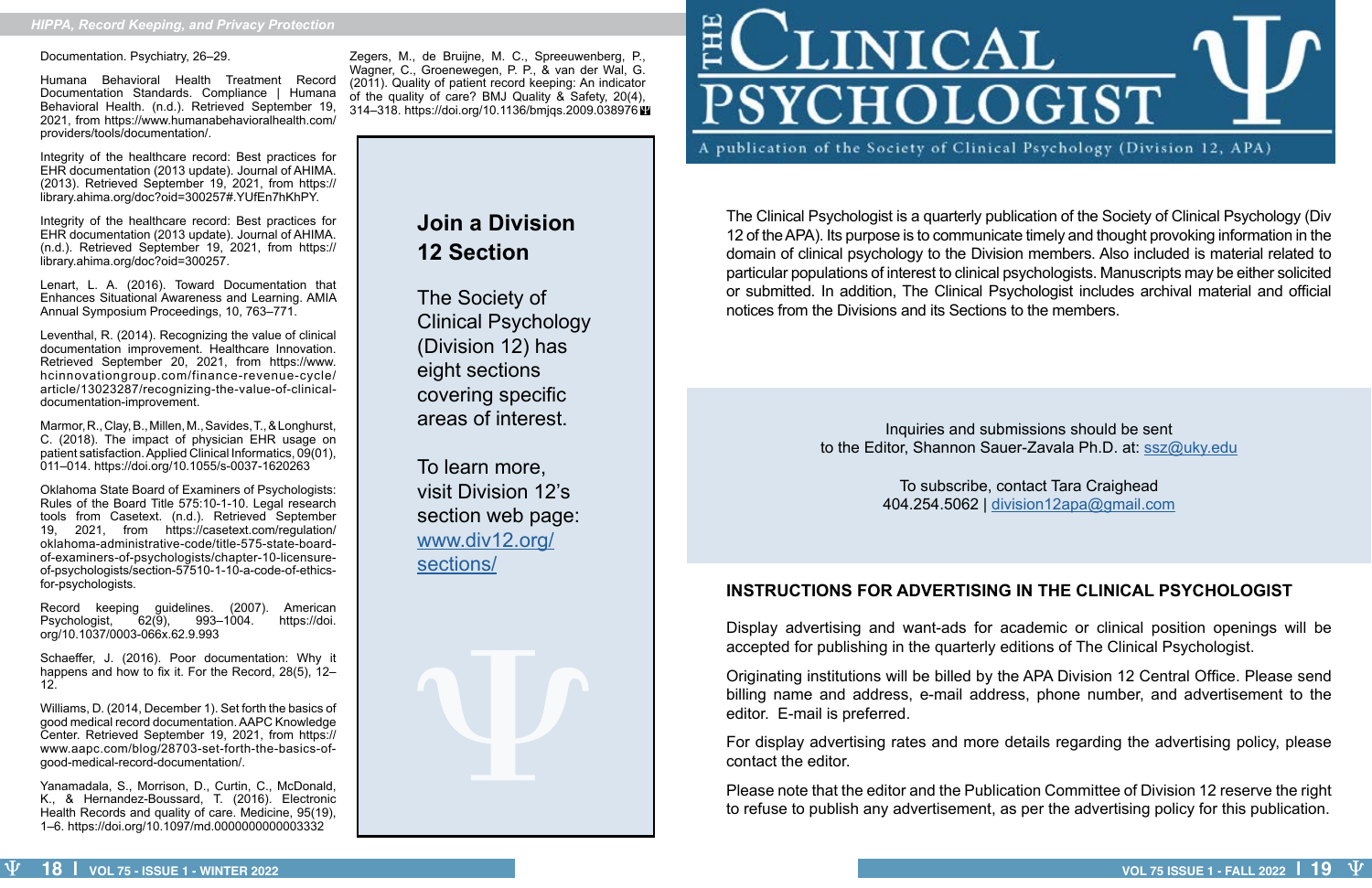Hogrefe Publishing 30 Amberwood Parkway Ashland, OH 44805 Tel. 800 228 3749 / Fax 419 281 6883 Tel. +1 857 880 2002 (office) www.hogrefe.com/us

Developed and edited with the support of the Society of Clinical Psychology (APA Division 12), the series provides practical evidence-based guidance on the diagnosis and treatment of the most common disorders seen in clinical practice − and does so in a uniquely reader-friendly manner. A separate strand is dealing with methods and approaches rather than specific disorders. Each book is both a compact how-to reference for use by professional clinicians in their daily work, as well as an ideal educational resource for students and for practice-oriented continuing education.

customerservice@hogrefe.com customerservice@hogrefe.com Hogrefe Publishing 361 Newbury Street, 5th Floor Boston, MA 02115 www.hogrefe.com/us

**• Practice-oriented:** The main emphasis is on information that therapists and practitioners can use in their daily practice. **• Easy-to-read:** The most important information is summarized

# **Advances in Psychotherapy** Evidence-Based Practice

- in tables, illustrations, or displayed boxes, and marginal notes. **• Compact:** Each volume consists of 80−100 pages.
- **Expert authors:** We recruit genuine authorities to write for the series; many of our authors are leaders in the Society of Clinical Psychology (APA Div. 12).
- **Regular publication:** We aim to publish 4 volumes each year. **• Reasonably priced:** The list price is under \$30 per volume. Discounts are available. See order information for details.



"Clinicians and mental health professionals appreciate the importance of ensuring that the treatments they provide are grounded in empirical research, but they often have trouble keeping up with the latest research findings. *Advances in Psychotherapy − Evidence-Based Practice* is a book series developed by the Society of Clinical Psychology (APA Division 12) to address this problem. Reading these Danny Wedding, PhD, MPH books will inform your practice and expand your skills."

Sony Khemlani-Patel/ Fugen Neziroglu **Body** 

**Dysmorphic** 

## viii + 116 pp.



**Body** 

**Dysmorphic** 

**Disorder** 

**Disorder** Vol. 44, out Nov. 2021, ISBN 978-0-88937-500-0 Also available as eBook



With more than 800,000 deaths worldwide each year, suicide is one of the leading causes of death. The second edition of this volume incorporates the latest research, showing which empirically supported approaches to assessment, management, and treatment really help those at risk. Updates include comprehensively updated epidemiological data, the role opioid use problems, personality disorders, and trauma play in suicide, new models explaining the development of suicidal ideation, and the zero suicide model. This book aims to increase clinicians' access to empirically supported interventions for suicidal behavior, with the hope that these methods will become the standard in clinical practice.





# **Out in November**

# **The editors**



Editor-in-Chief





**b** hogrefe



Jonathan S. Comer, PhD Kenneth E. Freedland, PhD J. Kim Penberthy, PhD, ABPP Linda Carter Sobell, PhD, ABPP